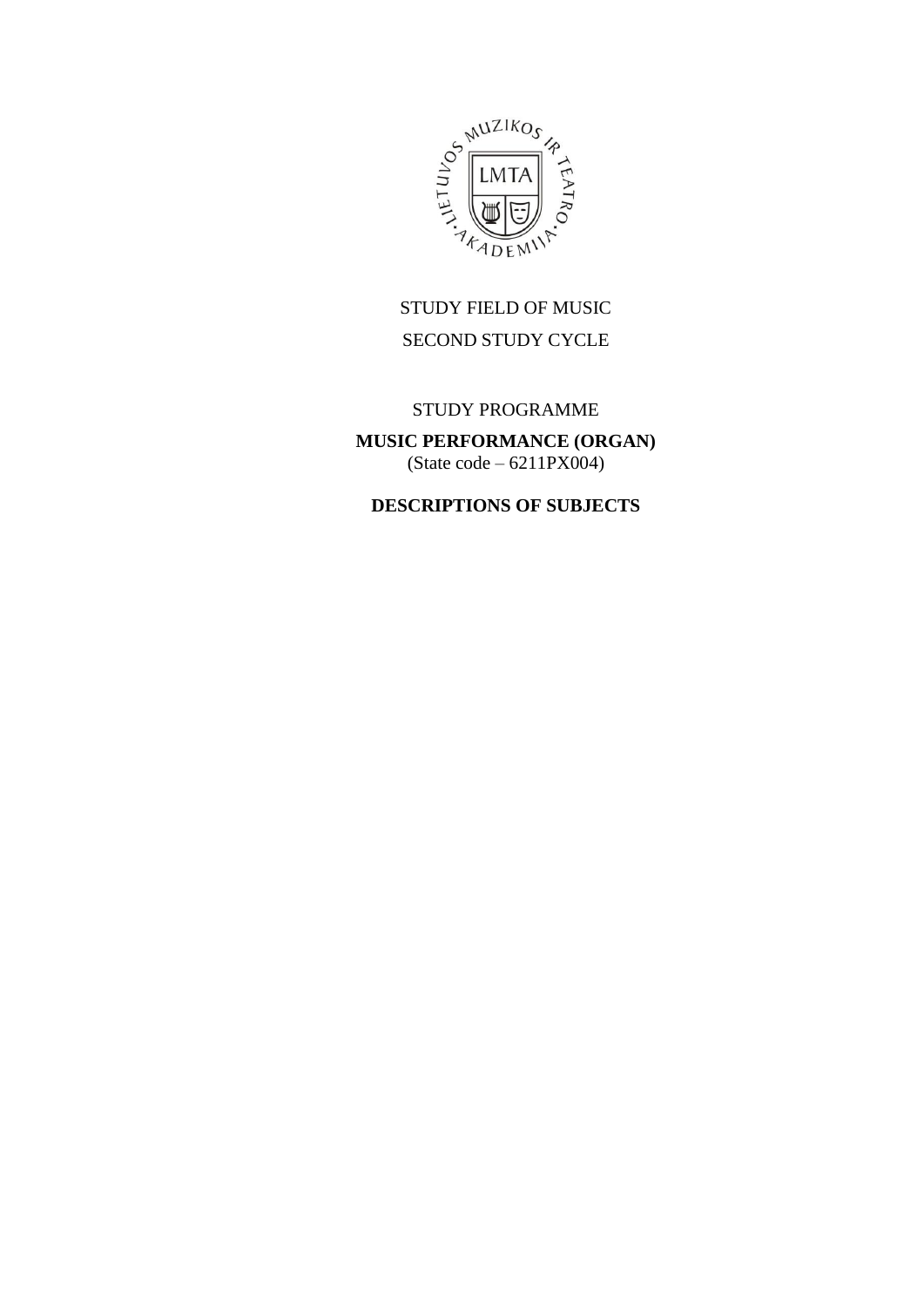#### **Table of Contents**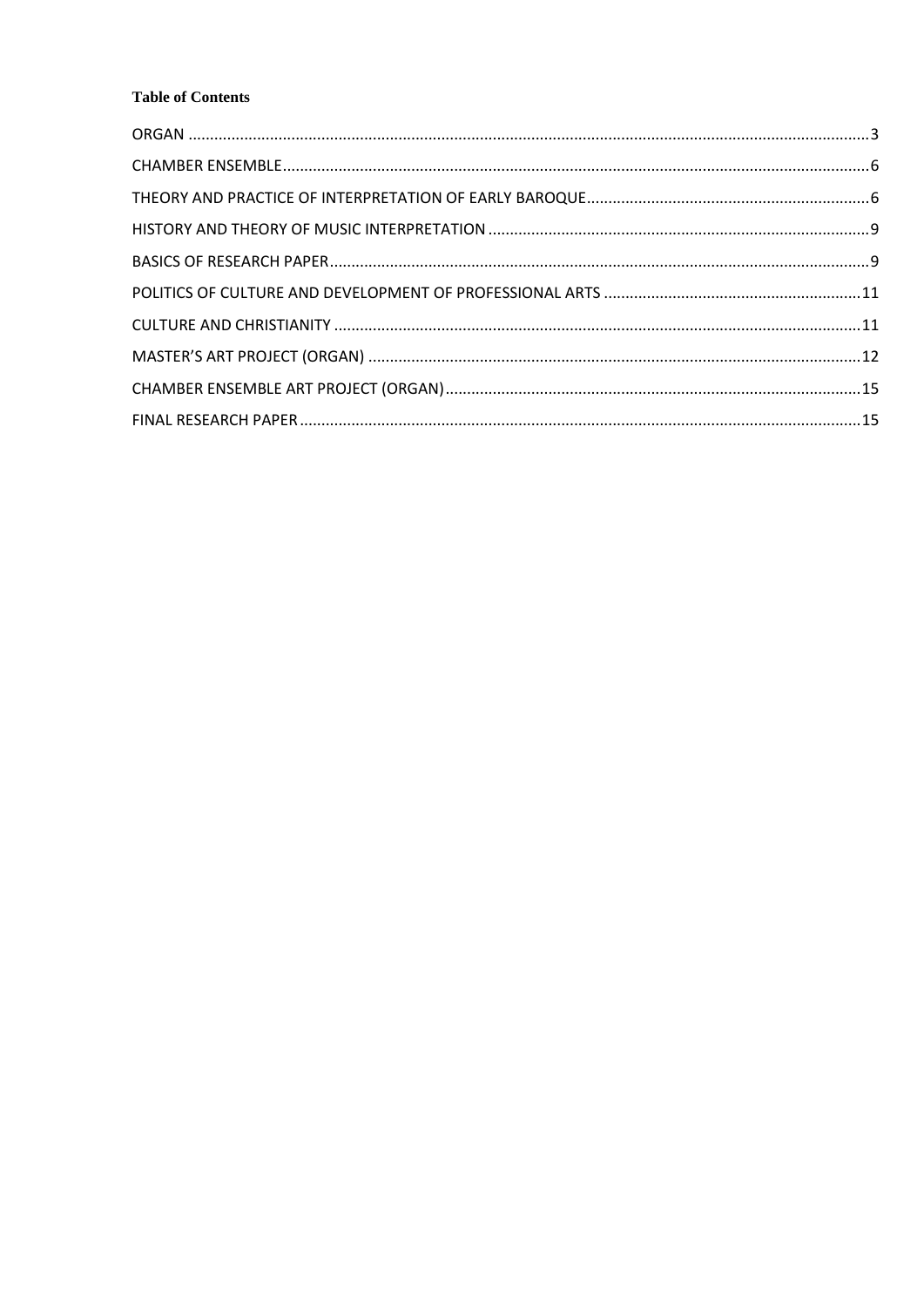| ORGAN |
|-------|
|-------|

<span id="page-2-0"></span>

|                                                                                      | Subject (module) title                                                                                                         | Code<br>M131117      |                                                |                              | Study programme (s)          |
|--------------------------------------------------------------------------------------|--------------------------------------------------------------------------------------------------------------------------------|----------------------|------------------------------------------------|------------------------------|------------------------------|
| Organ                                                                                | Lecturer (s)                                                                                                                   |                      |                                                |                              | Music Performance (Organ)    |
|                                                                                      |                                                                                                                                |                      | Department where the subject<br>is implemented |                              |                              |
| Coordinator: assoc. prof. J. Barkauskaitė.                                           | Department                                                                                                                     | of<br>Organ<br>and   |                                                |                              |                              |
| Others (s): prof. V. Survilaitė, assoc. prof. R. Marcinkutė Lesieur, assoc. prof. G. | Harpsichord                                                                                                                    |                      |                                                |                              |                              |
| Kviklys, lect. dr. B. Vaitkus.                                                       |                                                                                                                                |                      |                                                |                              |                              |
|                                                                                      | <b>Study cycle</b>                                                                                                             |                      |                                                |                              | Type of the subject (module) |
| Second (Master)                                                                      |                                                                                                                                |                      |                                                | Compulsory                   |                              |
| Mode of delivery                                                                     | Semester or period when the subject is delivered                                                                               |                      |                                                |                              | Language (s) of instruction  |
| Classwork                                                                            | $1st - 3rd$ semesters/ <i>Music Performance</i> ( <i>Organ</i> )                                                               |                      |                                                | Russian                      | Lithuanian, English, German, |
|                                                                                      | <b>Prerequisites</b>                                                                                                           |                      |                                                |                              |                              |
|                                                                                      | Preliminary requirements: performance and artistic expression skills while playing Minor requirements (if any):                |                      |                                                |                              |                              |
|                                                                                      | the instrument of specialisation, corresponding to the BBmus degree.                                                           |                      |                                                | none.                        |                              |
| <b>Number of ECTS credits</b>                                                        | <b>Total student's load</b>                                                                                                    | <b>Contact hours</b> |                                                |                              | <b>Self-study hours</b>      |
| $30(10+10+10)$                                                                       | $801(267+267+267)$                                                                                                             | $102(34+34+34)$      |                                                | 699 (233+233+233)            |                              |
|                                                                                      | Purpose of the subject (module)                                                                                                |                      |                                                |                              |                              |
|                                                                                      | The aim of subject Organ is to train mature music performers with developed artistic individuality who are aware of the        |                      |                                                |                              |                              |
|                                                                                      | development of musical culture, means of musical expression and interpretation possibilities; are able to exceed the           |                      |                                                |                              |                              |
|                                                                                      | music performer's competences developed in the BA studies as well as use and improve them in the second study cycle,           |                      |                                                |                              |                              |
|                                                                                      | i.e., expand the main and build up the typical concert repertoire of their instrument, develop an individual interpretation    |                      |                                                |                              |                              |
|                                                                                      | style, expand their current repertoire with representational pieces; provide students with the skills to organise learning     |                      |                                                |                              |                              |
|                                                                                      | as a creative process targeted at the implementation of devised interpretation, improve the ability to observe and analyse     |                      |                                                |                              |                              |
|                                                                                      | their creative process and assess its results critically, gain practical concert experience.                                   |                      |                                                |                              |                              |
|                                                                                      | Short description of the subject (module) (up to 500 characters)                                                               |                      |                                                |                              |                              |
|                                                                                      | Organ is the major subject in the Organ specialisation of Music Performance programme. It further develops practical           |                      |                                                |                              |                              |
|                                                                                      | and artistic abilities of playing the selected musical instrument acquired in Bachelor studies that are related to the studies |                      |                                                |                              |                              |
|                                                                                      | of the representative concert repertoire, implementation of art projects, creativity and search for individual interpretation  |                      |                                                |                              |                              |
|                                                                                      | solutions. During the course of the Master's degree studies, a typical concert repertoire of the selected instrument is built  |                      |                                                |                              |                              |
|                                                                                      | up; practical concert experience is broadened; it is learnt how to assess the results of artistic activity critically.         |                      |                                                |                              |                              |
|                                                                                      | During the individual practical training, the repertoire mandatory for a respective semester is selected under the speciality  |                      |                                                |                              |                              |
|                                                                                      | teacher's supervision. Specific features of interpretation of selected musical pieces are discussed, and students learn how    |                      |                                                |                              |                              |
|                                                                                      | to perform them properly in terms of style, genre, form, interpretation and performance technique. Repertoire preparation      |                      |                                                |                              |                              |
|                                                                                      | stages are planned, the plan of rehearsals is drawn up and the schedule of concerts is prepared.                               |                      |                                                |                              |                              |
|                                                                                      |                                                                                                                                |                      |                                                |                              |                              |
| Programme                                                                            |                                                                                                                                |                      |                                                |                              |                              |
| competences to be                                                                    |                                                                                                                                |                      |                                                | <b>Teaching and learning</b> | <b>Assessment</b>            |
| developed (number of                                                                 | Learning outcomes of the subject (module)                                                                                      |                      |                                                | methods                      | methods                      |
| programme's learning                                                                 |                                                                                                                                |                      |                                                |                              |                              |
| outcomes)                                                                            |                                                                                                                                |                      |                                                |                              |                              |
|                                                                                      | Ability to inspire and Students will be able to express themselves as Practical                                                |                      |                                                |                              | training, Performance of a   |
|                                                                                      | realise original artistic creative personalities with a developed ability rehearsals, analysis and musical                     |                      |                                                |                              |                              |
|                                                                                      | ideas through the means to interpret their artistic ideas and perform preparation of a musical programme, test                 |                      |                                                |                              |                              |
|                                                                                      | of musical expression of organ works of different musical styles that lext, independent artistic                               |                      |                                                |                              |                              |
|                                                                                      | the chosen specialisation. meet the requirements of the Master's activity                                                      |                      |                                                |                              |                              |
| (1.1)                                                                                | repertoire.                                                                                                                    |                      |                                                |                              |                              |

| (1.1)                 | repertoire.                                                                                                    |                            |
|-----------------------|----------------------------------------------------------------------------------------------------------------|----------------------------|
|                       | Ability to inspire and Students will have a well-developed ability of Practical                                | training, Performance of a |
|                       | realise original artistic musical communication; they will be able to rehearsals, analysis and musical         |                            |
|                       | ideas through the means react fast to changing processes in the organ preparation of a musical programme, test |                            |
|                       | of musical expression of playing tradition, adapt to changing conditions text, independent artistic            |                            |
|                       | the chosen specialisation. in the cultural context and supplement them activity                                |                            |
| (1.2)                 | with their knowledge, insights and the                                                                         |                            |
|                       | performer's abilities.                                                                                         |                            |
|                       | Good knowledge of music Students will be able to perform pieces of Practical                                   | training, Performance of a |
| theory,<br>history    | and different musical styles, genres and periods rehearsals, analysis and musical                              |                            |
| cultural<br>contexts. | their while at the same time demonstrating an preparation of a musical programme, test                         |                            |
|                       | original interpretation style of a respective                                                                  |                            |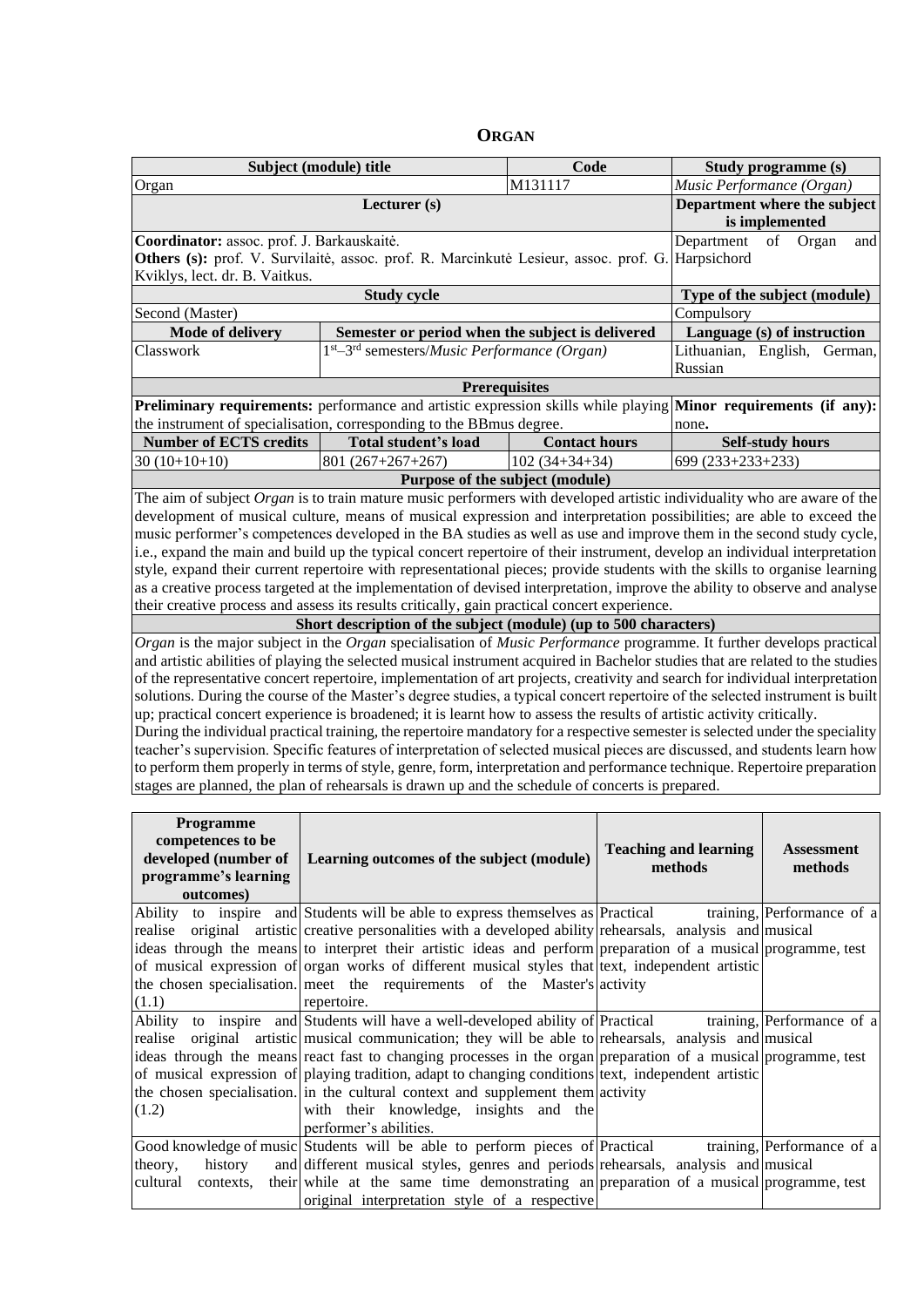|                         | links with interpretation piece that is based on historical knowledge and lext, independent artistic   |                     |                                 |
|-------------------------|--------------------------------------------------------------------------------------------------------|---------------------|---------------------------------|
| traditions. $(2.1)$     | performance tradition; they will be familiar activity                                                  |                     |                                 |
|                         | with international interpretation traditions and                                                       |                     |                                 |
|                         | demonstrate these abilities in the rehearsals and                                                      |                     |                                 |
|                         | when carrying out the art project.                                                                     |                     |                                 |
|                         | Good knowledge of music Students will be able to study independently the Practical                     |                     | training, Performance of a      |
| history<br>theory,      | and specific context-related features of the rehearsals,                                               | independent musical |                                 |
| cultural<br>contexts,   | their speciality repertoire that are necessary for artistic activity                                   |                     | programme, test                 |
|                         | links with interpretation professional interpretation of the piece; they                               |                     |                                 |
| traditions. $(2.2)$     | will be able to develop, present and perform the                                                       |                     |                                 |
|                         | different<br>programme<br>in<br>contexts<br>οf                                                         |                     |                                 |
|                         | performance.                                                                                           |                     |                                 |
|                         |                                                                                                        |                     |                                 |
| Ability<br>to           | broaden Students will have built up a representative Practical                                         |                     | training, Test, defence of      |
| creative                | experience concert repertoire of a volume that is compliant rehearsals,                                |                     | independent the practice report |
|                         | through initiation of and with the requirements for organ studies; they artistic activity              |                     |                                 |
| engagement              | in will be able to assess the circumstances and                                                        |                     |                                 |
| independent             | artistic context of performance and select the                                                         |                     |                                 |
| activity. $(3.1)$       | repertoire for performance properly according                                                          |                     |                                 |
|                         | to them, as well as rehearse and perform it in at                                                      |                     |                                 |
|                         | least one social-cultural project, i.e. concert.                                                       |                     |                                 |
| Ability<br>to           | broaden Students will be able to initiate art projects and                                             | Independent         | artistic Test, defence of       |
| creative                | experience creative activity, head it properly and present                                             | activity            | the practice report             |
|                         | through initiation of and their integrated work in the form of the final art                           |                     |                                 |
| engagement              | in project.                                                                                            |                     |                                 |
| independent<br>artistic |                                                                                                        |                     |                                 |
| activity. (3.2)         |                                                                                                        |                     |                                 |
|                         | Ability to analyse and Students will be able to think critically, react to Practical                   | training, Test      |                                 |
|                         | critically assess creative the environment of the artistic activity by rehearsals, analysis and        |                     |                                 |
| and<br>processes        | their demonstrating good verbal abilities. By means preparation of a musical                           |                     |                                 |
|                         | significance in the context of their skills and knowledge, students will be text, independent artistic |                     |                                 |
|                         | of contemporary culture. able to assess their artistic activity in a critical activity                 |                     |                                 |
| (4.2)                   | and well-founded manner in terms<br><sup>of</sup>                                                      |                     |                                 |
|                         | interpretation.                                                                                        |                     |                                 |
| Inter-personal          | and Students will be able to work with other Practical                                                 |                     | training, Performance of a      |
| communication           | skills, performers efficiently when preparing or rehearsals                                            |                     | musical                         |
| leadership. (5.1)       | initiating joint creative projects.                                                                    |                     | programme, test                 |
| Inter-personal          | and Students will be able to work independently, Practical                                             |                     | training, Performance of a      |
| communication           | skills, develop their ideas, and implement them rehearsals                                             |                     | musical                         |
|                         |                                                                                                        |                     |                                 |
| leadership. (5.2)       | creatively when preparing concert programmes                                                           |                     | programme,                      |
|                         | for exams and art projects.                                                                            |                     | defence<br>of<br>the            |
|                         |                                                                                                        |                     | practice<br>report,             |
|                         |                                                                                                        |                     | test                            |
| Ability<br>work<br>to   | and Students will be able to analyse and learn the Practical                                           |                     | training, Performance of a      |
| improve. $(7.1)$        | given or selected score independently by rehearsals, analysis and musical                              |                     |                                 |
|                         | integrating their knowledge of music literature preparation of a musical programme,                    |                     |                                 |
|                         | and history about the composer's period and text, independent artistic defence of                      |                     | the                             |
|                         | style; they will be able to work and improve activity                                                  |                     | practice report                 |
|                         | independently when rehearsing and performing                                                           |                     |                                 |
|                         | the exam and concert programme.                                                                        |                     |                                 |

|                                                       | Time (hours) of contact and individual work |        |  |          |                           |                               |                      |             |                          |                     |                        |
|-------------------------------------------------------|---------------------------------------------|--------|--|----------|---------------------------|-------------------------------|----------------------|-------------|--------------------------|---------------------|------------------------|
| <b>Topics</b>                                         |                                             | Indivi |  | Seminars | g<br>trainin<br>Practical | bО<br>trainin<br>ड<br>Practio | 효<br>Preparati<br>Ъe | Exam/Course | contact<br>work<br>Total | hours<br>Self-study | <b>Assignments</b>     |
| $1st$ semester                                        |                                             |        |  |          |                           |                               |                      |             |                          |                     |                        |
| 1. Preparation of a selected artistic programme       |                                             |        |  |          |                           |                               |                      |             |                          |                     | training,<br>Practical |
| that is diverse in terms of style. E.g., J. S. Bach's |                                             | 32     |  |          |                           |                               |                      |             | 32                       | 229                 | rehearsals, analysis   |
| <i>Doric</i> toccata and fugue BWV 538; M. Reger's    |                                             |        |  |          |                           |                               |                      |             |                          |                     |                        |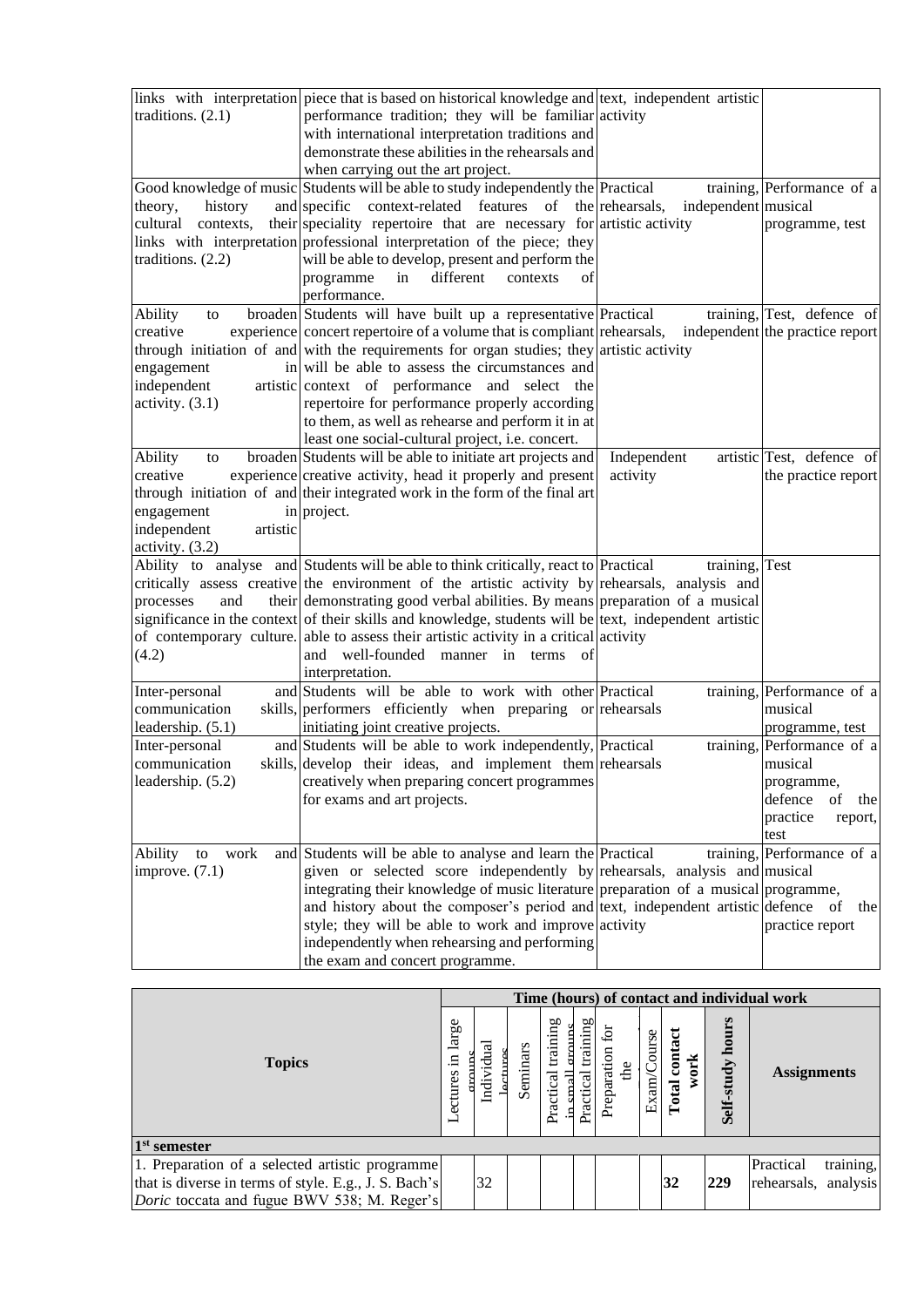| choral fantasy Ein feste Burg ist unser Gott op.<br>27; P. Eben's two fantasies from Sunday Music |          |    |          |          |          |          |                |    |                         | and preparation of a<br>musical text |
|---------------------------------------------------------------------------------------------------|----------|----|----------|----------|----------|----------|----------------|----|-------------------------|--------------------------------------|
| 2. Self-analysis of independent artistic activity.                                                |          |    |          |          |          |          |                |    |                         | Preparation<br>of                    |
|                                                                                                   |          |    |          |          |          |          | 1              | 1  | $\overline{\mathbf{4}}$ | practice portfolio.                  |
|                                                                                                   |          |    |          |          |          |          |                | 1  |                         |                                      |
| 3. Intermediate assessment, exam.                                                                 |          |    |          |          |          | $\bf{0}$ | $\overline{2}$ |    |                         |                                      |
| <b>Total:</b>                                                                                     | $\bf{0}$ | 32 | 0        | $\bf{0}$ | $\bf{0}$ |          |                | 34 | 233                     |                                      |
| $2nd$ semester                                                                                    |          |    |          |          |          |          |                |    |                         |                                      |
| 1. Preparation of a selected artistic programme                                                   |          |    |          |          |          |          |                |    |                         | Practical<br>training,               |
| that is diverse in terms of style. E.g., G. Muffat's                                              |          | 22 |          |          |          |          |                | 3  | 150                     | rehearsals, analysis                 |
| toccata tertia; C. Franck's The Great Symphony                                                    |          |    |          |          |          |          |                |    |                         | and preparation of a                 |
| <i>Play</i> ; a play by G. Litez                                                                  |          |    |          |          |          |          |                |    |                         | musical text                         |
| 2. Trio form in J. S. Bach's organ music. E.g., J.                                                |          |    |          |          |          |          |                |    |                         | training,<br>Practical               |
| S. Bach sonatas BWV 525-530; Trio super Allein                                                    |          | 8  |          |          |          |          |                | 4  | 79                      | rehearsals, analysis                 |
| Gott in der Hoh' sei Ehr BWV 664                                                                  |          |    |          |          |          |          |                |    |                         | and preparation of a                 |
|                                                                                                   |          |    |          |          |          |          |                |    |                         | musical text                         |
| 3. Self-analysis of independent artistic activity.                                                |          |    |          |          |          |          | 1              | 1  | $\overline{\mathbf{4}}$ | Preparation<br>of                    |
|                                                                                                   |          |    |          |          |          |          |                |    |                         | practice portfolio.                  |
| 4. Intermediate assessment, exam.                                                                 |          |    |          |          |          |          |                | 1  |                         |                                      |
| <b>Total:</b>                                                                                     | $\bf{0}$ | 32 | 0        | $\bf{0}$ | 10       | 0        | $\overline{2}$ | 34 | 233                     |                                      |
| $3rd$ semester                                                                                    |          |    |          |          |          |          |                |    |                         |                                      |
| 1. Preparation of a selected artistic programme                                                   |          |    |          |          |          |          |                |    |                         | Practical<br>training,               |
| that is diverse in terms of style The programme is                                                |          |    |          |          |          |          |                |    |                         | rehearsals, analysis                 |
| developed taking into account individual creative                                                 |          |    |          |          |          |          |                |    |                         | and preparation of a                 |
| ideas of a MA student. E.g., D. Buxtehude's                                                       |          | 32 |          |          |          |          |                | 32 | 229                     | musical text                         |
| toccata in F major Bux 157; M. Dupre's prelude                                                    |          |    |          |          |          |          |                |    |                         |                                      |
| and fugue in G minor; D. Messiaen's L'Nativite,                                                   |          |    |          |          |          |          |                |    |                         |                                      |
| sonata by V. Lauruss Sonata                                                                       |          |    |          |          |          |          |                |    |                         |                                      |
| 2. Self-analysis of independent artistic activity.                                                |          |    |          |          |          |          |                |    |                         | Preparation<br>$\sigma$ f            |
|                                                                                                   |          |    |          |          |          |          | 1              | 1  | 4                       | practice portfolio.                  |
| 3. Intermediate assessment, exam.                                                                 |          |    |          |          |          |          |                |    |                         |                                      |
| <b>Total:</b>                                                                                     | $\bf{0}$ | 32 | $\bf{0}$ | $\bf{0}$ | $\bf{0}$ | $\bf{0}$ | $\overline{2}$ | 34 | 233                     |                                      |

| <b>Assessment strategy</b>   | Weight,       | <b>Deadline for</b> | <b>Assessment criteria</b>                                                                  |
|------------------------------|---------------|---------------------|---------------------------------------------------------------------------------------------|
|                              | $\frac{6}{9}$ | completing the      |                                                                                             |
|                              |               | assignments         |                                                                                             |
| Portfolio of individual 30 % |               |                     | During the week 1. Individual practice folder: The following is assessed:                   |
| practice and test            |               |                     | of course, credit $\bullet$ Initiative when participating in independent artistic activity; |
|                              |               | exams               | • Conformity of artistic activity with the programme of                                     |
|                              |               |                     | specialisation;                                                                             |
|                              |               |                     | • Complexity of performed concert programmes;                                               |
|                              |               |                     | • Prestigiousness of the event/concert stage.                                               |
|                              |               |                     | 2. Test: Ability to present, analyse the performed concert                                  |
|                              |               |                     | programme by substantiating the technical aspects and                                       |
|                              |               |                     | interpretation solutions of performance in a well-founded                                   |
|                              |               |                     | manner.                                                                                     |
|                              |               |                     | The following is assessed: Accuracy of information, abilities of                            |
|                              |               |                     | analysis, substantiation of argumentation.                                                  |
| Exam (performance of a 70 %  |               | During              | exam Performance of a musical programme.                                                    |
| musical programme)           |               | session             | Requirements: Concert performance of a musical programme                                    |
|                              |               |                     | that is 30 minutes long.                                                                    |
|                              |               |                     | The following is assessed:                                                                  |
|                              |               |                     | Accurate performance of the repertoire in terms of                                          |
|                              |               |                     | musical text;                                                                               |
|                              |               |                     | Main instrument playing skills, ability to adapt, virtuoso                                  |
|                              |               |                     | abilities:                                                                                  |
|                              |               |                     | Stylistically founded application of articulation,                                          |
|                              |               |                     | ornament and improvisation principles;                                                      |
|                              |               |                     | Sense of genre and form;                                                                    |
|                              |               |                     | Artistry and convincingness, quality of musical                                             |
|                              |               |                     | expression.                                                                                 |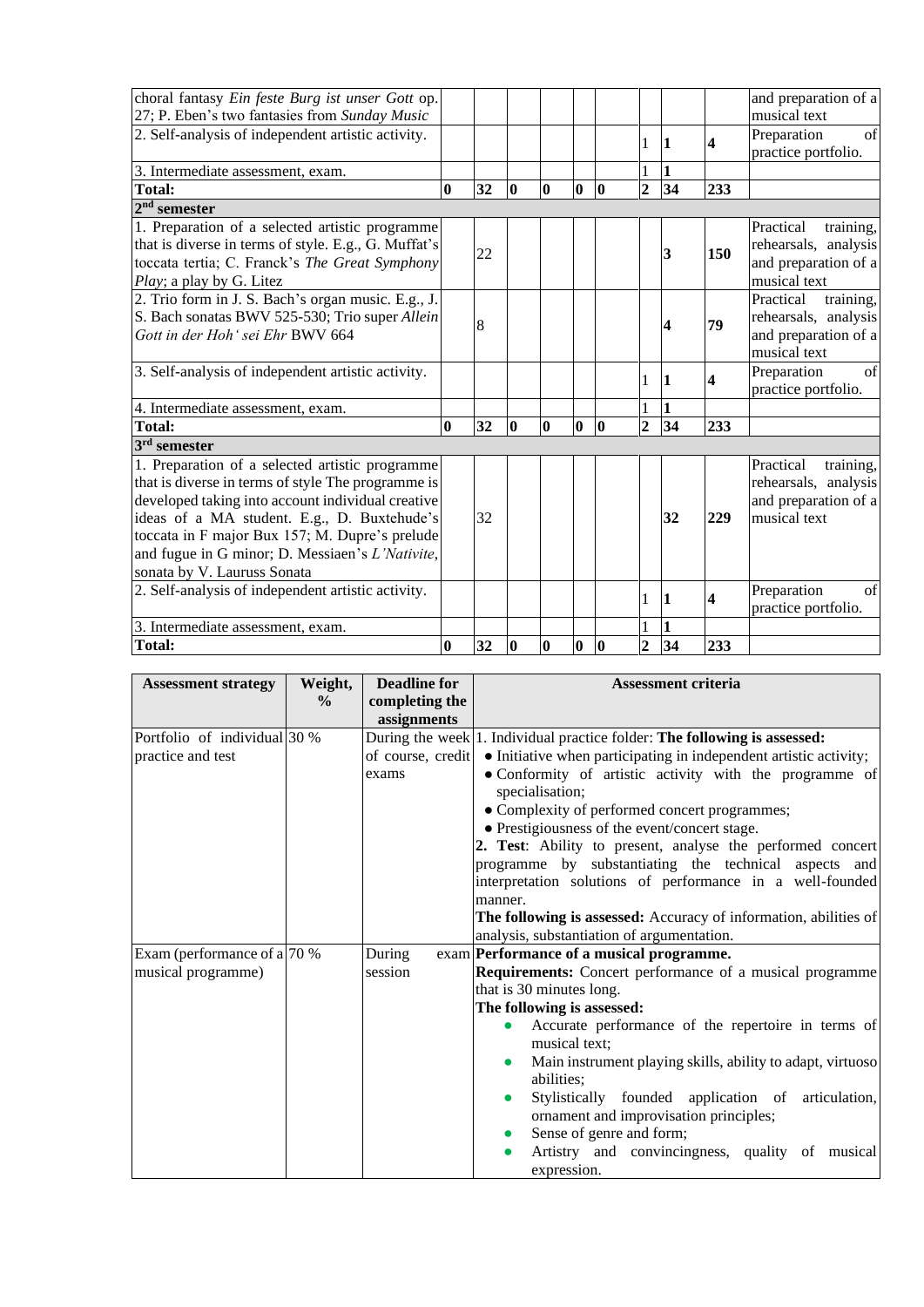| <b>Author</b>                  | <b>Publicatio</b><br>n date<br>(year) | <b>Title</b>                                                          | No. of<br>periodi<br>cal or<br>volume | Publisher (place,<br>publishing office) or<br>web link |
|--------------------------------|---------------------------------------|-----------------------------------------------------------------------|---------------------------------------|--------------------------------------------------------|
| <b>Required study material</b> |                                       |                                                                       |                                       |                                                        |
| Brown, C.                      | 1999                                  | Performing<br>Classical and Romantic<br>Practice 1750-1900            |                                       | Ashgate Variorum                                       |
| Bukofzer, M.                   | 2007                                  | Music In The Baroque $Era$ – From<br>Monteverdi To Bach               |                                       | New York: W. W.<br>Norton & Company                    |
| Laukvik, J.                    | 1995                                  | Historical Performance Practice in Organ<br>Playi: "The Romantic era" | Part 2                                | Carus-Verlag<br>GmbH<br>& Co KG                        |

#### **CHAMBER ENSEMBLE**

<span id="page-5-0"></span>The study subject description is currently being updated or translated. For the previous version of the description, please contact the Study Programmes Office by e-mail [viktorija.papieve@lmta.lt](mailto:viktorija.papieve@lmta.lt)

#### **THEORY AND PRACTICE OF INTERPRETATION OF EARLY BAROQUE**

<span id="page-5-1"></span>

|                                                                                                                                                       | Subject (module) title                                                                                                                                                                                                                               | Code                            | <b>Study Programme (s)</b>                                                                                            |  |  |  |  |  |
|-------------------------------------------------------------------------------------------------------------------------------------------------------|------------------------------------------------------------------------------------------------------------------------------------------------------------------------------------------------------------------------------------------------------|---------------------------------|-----------------------------------------------------------------------------------------------------------------------|--|--|--|--|--|
|                                                                                                                                                       | Theory and Practice of Interpretation of Early Baroque                                                                                                                                                                                               | M117317                         | Music Performance (Organ,                                                                                             |  |  |  |  |  |
|                                                                                                                                                       |                                                                                                                                                                                                                                                      |                                 | Harpsichord)                                                                                                          |  |  |  |  |  |
|                                                                                                                                                       | Lecturer (s)                                                                                                                                                                                                                                         |                                 | Department where the                                                                                                  |  |  |  |  |  |
|                                                                                                                                                       |                                                                                                                                                                                                                                                      |                                 | subject is implemented                                                                                                |  |  |  |  |  |
| Coordinator: lect. dr. B. Vaitkus                                                                                                                     |                                                                                                                                                                                                                                                      |                                 | Department of Organ and                                                                                               |  |  |  |  |  |
|                                                                                                                                                       | Others (s): assoc. prof. J. Barkauskaitė, assoc. prof. G. Kviklys<br><b>Study cycle</b>                                                                                                                                                              |                                 | Harpsichord                                                                                                           |  |  |  |  |  |
|                                                                                                                                                       | Type of the subject                                                                                                                                                                                                                                  |                                 |                                                                                                                       |  |  |  |  |  |
|                                                                                                                                                       |                                                                                                                                                                                                                                                      |                                 | (module)                                                                                                              |  |  |  |  |  |
| Second (Master)                                                                                                                                       |                                                                                                                                                                                                                                                      |                                 | Compulsory                                                                                                            |  |  |  |  |  |
| <b>Mode of delivery</b>                                                                                                                               | Semester or period when the subject is delivered                                                                                                                                                                                                     |                                 | Language (s) of instruction                                                                                           |  |  |  |  |  |
| Classwork                                                                                                                                             | $2nd-3rd$<br>semesters/Music                                                                                                                                                                                                                         | Performance<br>(Organ,          | Lithuanian,<br>English,                                                                                               |  |  |  |  |  |
|                                                                                                                                                       | Harpsichord)                                                                                                                                                                                                                                         |                                 | German, Russian                                                                                                       |  |  |  |  |  |
|                                                                                                                                                       |                                                                                                                                                                                                                                                      | <b>Prerequisites</b>            | <b>Minor</b><br>requirements<br>(ii)                                                                                  |  |  |  |  |  |
|                                                                                                                                                       | Preliminary requirements: skills of organ/harpsichord performance consistent with<br>the Bachelor's Qualification Degree, as well as knowledge of the specific                                                                                       |                                 |                                                                                                                       |  |  |  |  |  |
| characteristics of the instrument.                                                                                                                    |                                                                                                                                                                                                                                                      |                                 | any): none.                                                                                                           |  |  |  |  |  |
| <b>Number of ECTS</b>                                                                                                                                 | Total student's load                                                                                                                                                                                                                                 | <b>Contact hours</b>            | <b>Self-study hours</b>                                                                                               |  |  |  |  |  |
| credits                                                                                                                                               |                                                                                                                                                                                                                                                      |                                 |                                                                                                                       |  |  |  |  |  |
| $10(5+5)$                                                                                                                                             | $267(133+134)$                                                                                                                                                                                                                                       | $34(17+17)$                     | $233(116+116)$                                                                                                        |  |  |  |  |  |
|                                                                                                                                                       |                                                                                                                                                                                                                                                      | Purpose of the subject (module) |                                                                                                                       |  |  |  |  |  |
|                                                                                                                                                       | The aim of studies of Theory and Practice of Interpretation of Early Baroque is to introduce students to the                                                                                                                                         |                                 |                                                                                                                       |  |  |  |  |  |
|                                                                                                                                                       | interpretation history and theory of the $16th$ -and $17th$ -century clavier music; to develop practical and artistic abilities of                                                                                                                   |                                 |                                                                                                                       |  |  |  |  |  |
|                                                                                                                                                       | playing the selected keyboard instrument, as well as skills of reading a historically informed Early Baroque musical                                                                                                                                 |                                 |                                                                                                                       |  |  |  |  |  |
| text and artistic expression.                                                                                                                         |                                                                                                                                                                                                                                                      |                                 |                                                                                                                       |  |  |  |  |  |
|                                                                                                                                                       | Short description of the subject (module) (up to 500 characters)                                                                                                                                                                                     |                                 |                                                                                                                       |  |  |  |  |  |
|                                                                                                                                                       | Theory and Practice of Interpretation of Early Baroque is a subject of a MA study programme Music Performance                                                                                                                                        |                                 |                                                                                                                       |  |  |  |  |  |
|                                                                                                                                                       | which is aimed at supplementing the speciality course with the knowledge of history, theory and practice of the $16th$                                                                                                                               |                                 |                                                                                                                       |  |  |  |  |  |
|                                                                                                                                                       | and $17th$ century clavier music performance: to introduce students to the performance history, theory and practice of                                                                                                                               |                                 |                                                                                                                       |  |  |  |  |  |
|                                                                                                                                                       | clavier music in this period, as well as to develop the skills of reading authentic musical texts, means of technical and                                                                                                                            |                                 |                                                                                                                       |  |  |  |  |  |
|                                                                                                                                                       | artistic expression that are adequate for the period.                                                                                                                                                                                                |                                 |                                                                                                                       |  |  |  |  |  |
|                                                                                                                                                       |                                                                                                                                                                                                                                                      |                                 | The studies of subject Theory and Practice of Interpretation of Early Baroque last for two semesters during which the |  |  |  |  |  |
| repertoire of the 16 <sup>th</sup> and 17 <sup>th</sup> centuries is studied, the features characteristic of the style of music in different European |                                                                                                                                                                                                                                                      |                                 |                                                                                                                       |  |  |  |  |  |
| national regions are analysed, the development of Early Baroque music performance tradition is discussed, as well as                                  |                                                                                                                                                                                                                                                      |                                 |                                                                                                                       |  |  |  |  |  |
|                                                                                                                                                       |                                                                                                                                                                                                                                                      |                                 |                                                                                                                       |  |  |  |  |  |
|                                                                                                                                                       | the means of musical expressions and interpretation possibilities. In the course, analytical abilities are developed:<br>students learn to assess the most suitable ways of music performance, i.e. articulation, ornament, rhetoric, affects, etc., |                                 |                                                                                                                       |  |  |  |  |  |

| <b>Programme</b>     |                                           | <b>Teaching and</b> | <b>Assessment</b> |
|----------------------|-------------------------------------------|---------------------|-------------------|
| competences to be    | Learning outcomes of the subject (module) | learning methods    | methods           |
| developed (number of |                                           |                     |                   |

and use them in practice; pieces of Early Baroque music by the most famous composers are analysed and performed.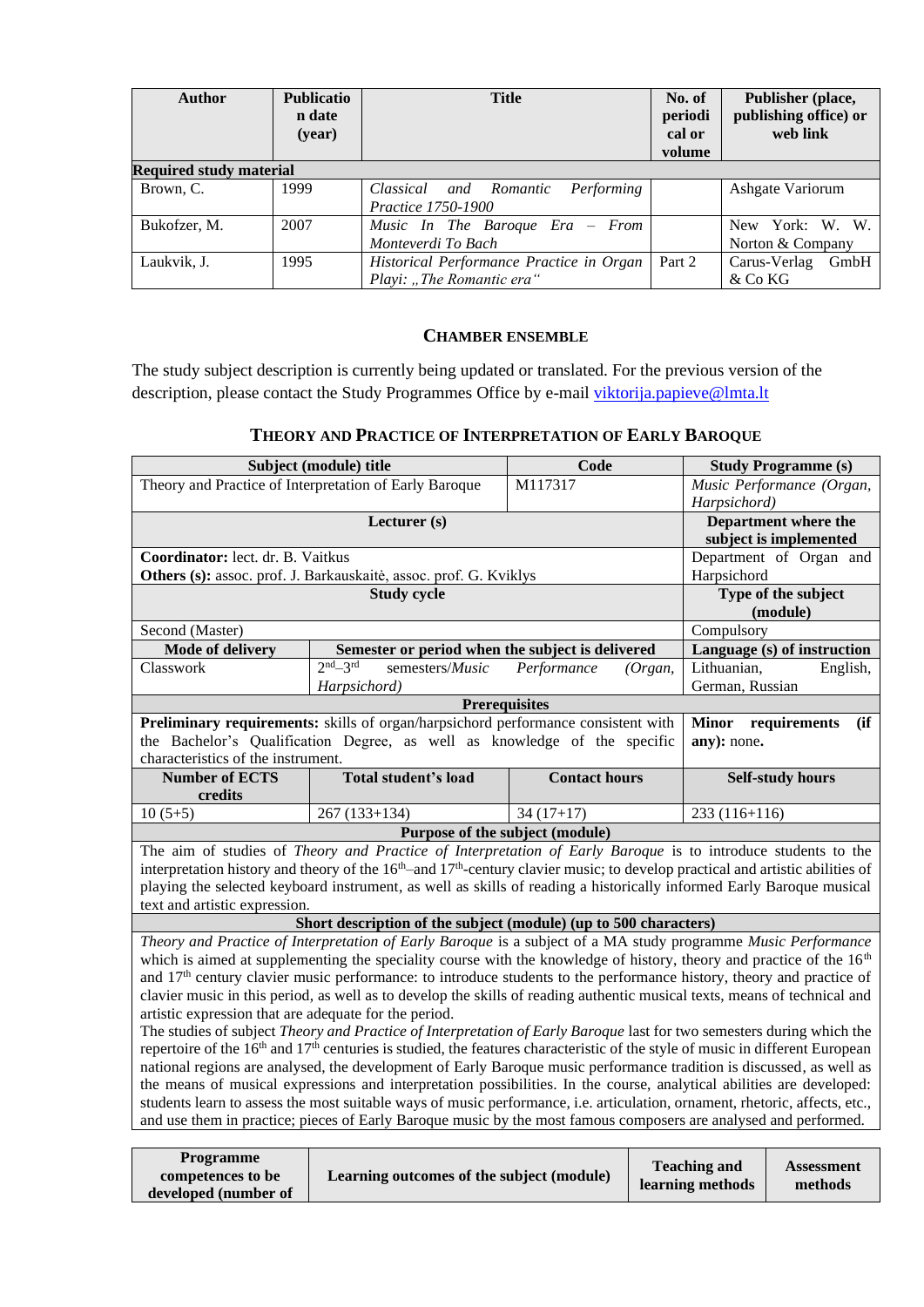| programme's learning                                                                                                                                                   |                                                                                                                                                                                                                                                                                                                                                                                                                                          |                                                                                                            |                                                                                                 |
|------------------------------------------------------------------------------------------------------------------------------------------------------------------------|------------------------------------------------------------------------------------------------------------------------------------------------------------------------------------------------------------------------------------------------------------------------------------------------------------------------------------------------------------------------------------------------------------------------------------------|------------------------------------------------------------------------------------------------------------|-------------------------------------------------------------------------------------------------|
| outcomes)<br>1. Ability to inspire and<br>realise original artistic<br>ideas through the means<br>of musical expression of<br>the chosen specialisation.<br>(1.1; 1.2) | Based on the acquired theoretical knowledge and<br>practical skills, students will be able to interpret<br>the clavier repertoire of the 16 <sup>th</sup> and 17 <sup>th</sup> centuries<br>using adequate technical means; they will<br>understand the key relations of metro-rhythmic<br>pulsation in the music of Early Baroque and<br>know the basic rhythmic patterns and historically<br>related conventions of their performance. | Analysis of sources<br>and<br>musical<br>material,<br>practical<br>training.                               | Demonstration<br>of<br>technical/artisti<br>c performance<br>skills.                            |
|                                                                                                                                                                        | Students will be able to use all the possibilities<br>offered by the performance technique in solo<br>and/or ensemble programmes; they will know<br>how to apply different options of fingering and<br>base the obtained articulation and phrasing on<br>them.                                                                                                                                                                           | Analysis of sources<br>and<br>musical<br>material,<br>practical<br>training.                               | Demonstration<br>of<br>technical/artisti<br>c performance<br>skills.                            |
| 2. Good knowledge of<br>music theory, history and<br>cultural contexts, their<br>links with interpretation<br>traditions. $(2.1; 2.2)$                                 | Students will be able to define an individual<br>interpretation concept for a musical piece and<br>base it on the knowledge of music theory; they<br>will know well the historical and religious<br>context of the 16 <sup>th</sup> and 17 <sup>th</sup> centuries and its<br>impact on the development of organ-clavier<br>music.                                                                                                       | Analysis of sources<br>and<br>musical<br>material, practical<br>training.                                  | Demonstration<br>of<br>technical/artisti<br>c performance<br>skills.                            |
|                                                                                                                                                                        | Students will know Early Baroque interpretation<br>traditions; they will be familiar with the major<br>genres, authors and sources of the period, the<br>development of ornament from diminutions to<br>specific regional styles and author notations.                                                                                                                                                                                   | Analysis of sources<br>and<br>musical<br>material, practical<br>training,<br>discussion,<br>case<br>study. | Demonstration<br>$\alpha$ f<br>technical/artisti<br>c performance<br>skills,<br>oral<br>survey. |
| 3. Ability to broaden<br>creative<br>experience<br>through initiation of and<br>engagement<br>in<br>independent<br>artistic<br>activity. $(3.2)$                       | Students will be able to read different Early<br>Baroque musical texts recorded in authentic<br>notation and play them on the organ/harpsichord.                                                                                                                                                                                                                                                                                         | Analysis of sources<br>and<br>musical<br>material,<br>practical<br>training.                               | Demonstration<br>$\sigma$ f<br>technical/artisti<br>c performance<br>skills.                    |

|                                                                                                                                                                       |                   |            |          |                    |                    |                 |             |               |                         | Time (hours) of contact and individual work                                                                                             |
|-----------------------------------------------------------------------------------------------------------------------------------------------------------------------|-------------------|------------|----------|--------------------|--------------------|-----------------|-------------|---------------|-------------------------|-----------------------------------------------------------------------------------------------------------------------------------------|
| <b>Topics</b>                                                                                                                                                         | Lectures in large | Individual | Seminars | Practical training | Practical training | Preparation for | Exam/course | Total contact | <b>Self-study hours</b> | <b>Assignments</b>                                                                                                                      |
| $1st$ semester                                                                                                                                                        |                   |            |          |                    |                    |                 |             |               |                         |                                                                                                                                         |
| 1. Forms of Early Baroque instrumental<br>music, their vocal or instrumental nature<br>and development. Motet, canon, canzona,<br>ricercar, fantasia, toccata, fugue. |                   |            |          |                    | 4                  |                 |             | 4             | 29                      | Analysis<br>and<br>of<br>preparation<br><sub>a</sub><br>musical<br>text.<br>Listening to sound<br>recordings; practical<br>training.    |
| 2. Early Baroque ornament. Notation in<br>notes and symbols. Diminutions as one of<br>ornament forms.                                                                 |                   |            |          |                    | 4                  |                 |             | 4             | 29                      | Analysis<br>and<br>of<br>preparation<br><sub>a</sub><br>musical<br>text.<br>Introduction to audio<br>recordings; practical<br>training. |
| 3.<br>Tempo-metro problems in Early<br>Baroque instrumental music.<br>Perfect<br>metros, proportional system.<br>Notation<br>types.                                   |                   |            |          |                    | 4                  |                 |             | 4             | 29                      | and<br>Analysis<br>of<br>preparation<br><sub>a</sub><br>musical<br>text.<br>Introduction to audio                                       |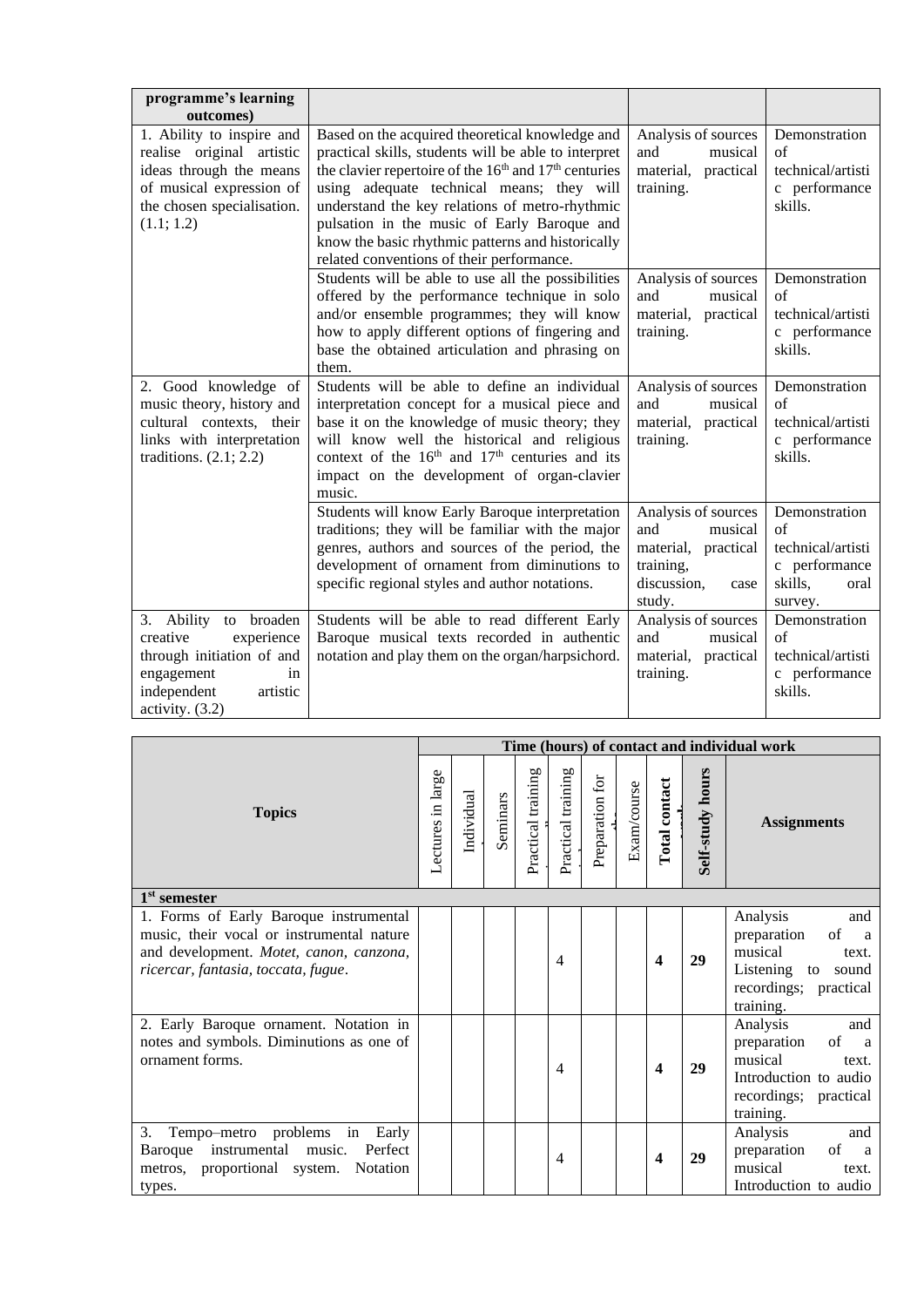|                                                                                                                                                                                  |  |    |              |                         |     | recordings; practical<br>training.                                                                                                   |
|----------------------------------------------------------------------------------------------------------------------------------------------------------------------------------|--|----|--------------|-------------------------|-----|--------------------------------------------------------------------------------------------------------------------------------------|
| 4. Early fingering systems. "Good" and<br>"bad" fingers, use of the thumb. Causality<br>of articulation.                                                                         |  | 4  |              | 4                       | 29  | Analysis<br>and<br>of<br>preparation<br>a<br>musical<br>text.<br>Introduction to audio<br>recordings; practical<br>training.         |
| 5. Course credit test                                                                                                                                                            |  |    | 1            | $\mathbf{1}$            |     |                                                                                                                                      |
| <b>Total:</b>                                                                                                                                                                    |  | 16 | $\mathbf{1}$ | 17                      | 116 |                                                                                                                                      |
| $2nd$ semester                                                                                                                                                                   |  |    |              |                         |     |                                                                                                                                      |
| 1. Old treatises about the performance of<br>clavier music: H. Buchner, D. Ortiz, T. de<br>Sancta Maria, G. Diruta, C. Antegnati,<br>A. Kircher.                                 |  | 4  |              | 4                       | 29  | Analysis<br>and<br>preparation<br>of<br>a<br>musical<br>text.<br>Introduction to audio<br>recordings; practical<br>training.         |
| 2.<br>$\sigma f$<br>Instrumental<br>plays<br>repetitive<br>rhythmic-harmonic<br>basis.<br>Variational<br>models: passamezzo, romanesca, ground,<br>folia, ciaccona, passacaglia. |  | 4  |              | $\overline{\mathbf{4}}$ | 29  | Analysis<br>and<br>preparation<br>of<br>a<br>musical<br>text.<br>Introduction to audio<br>recordings; practical<br>training.         |
| 3. Ecclesiastical modes (tones, modes),<br>their features and recognition in the musical<br>script.                                                                              |  | 4  |              | $\boldsymbol{4}$        | 29  | Analysis<br>and<br>$\sigma$ f<br>preparation<br>a<br>musical<br>text.<br>Introduction to audio<br>recordings; practical<br>training. |
| 4. Gesture and rhetoric in Early Baroque<br>instrumental music. Origins of stylus<br>fantasticus.                                                                                |  | 4  |              | $\boldsymbol{4}$        | 29  | Analysis<br>and<br>of<br>preparation<br>a<br>musical<br>text.<br>Listening to sound<br>recordings; practical<br>training.            |
| 5. Exam.                                                                                                                                                                         |  |    | 1            | 1                       |     |                                                                                                                                      |
| <b>Total:</b>                                                                                                                                                                    |  | 16 | $\mathbf{1}$ | 17                      | 116 |                                                                                                                                      |

| <b>Assessment strategy</b>                                                                                                                 | Weight<br>$, \frac{0}{0}$ | <b>Deadline for</b><br>completing<br>the<br>assignments                 | <b>Assessment criteria</b>                                                                                                                                                                                                                                                                                                                                                                                                                                                                                                                    |
|--------------------------------------------------------------------------------------------------------------------------------------------|---------------------------|-------------------------------------------------------------------------|-----------------------------------------------------------------------------------------------------------------------------------------------------------------------------------------------------------------------------------------------------------------------------------------------------------------------------------------------------------------------------------------------------------------------------------------------------------------------------------------------------------------------------------------------|
| Independent assignments,<br>participation<br>active<br>in<br>training,<br>practical<br>accumulative assessment                             | 33 %                      | From<br>February<br>to<br>from<br>April;<br>September<br>to<br>November | Attendance (at least 75 %).<br>The following is assessed in the interpretation of Early<br>Baroque pieces:<br>In the oral interview, absorption of theoretical and<br>$\bullet$<br>historical knowledge (the ability to analyse Early                                                                                                                                                                                                                                                                                                         |
| Course credit test/exam<br>(one or two pieces of the<br>period distinguished by<br>different stylistic qualities<br>of European countries) | 67 %                      | During exam<br>session                                                  | Baroque pieces and compositional ideas of the<br>period, present the phenomenon in question orally<br>by substantiating the technical and interpretation<br>solutions of the performed piece in a well-founded<br>manner) is assessed.<br>While playing the instrument, practical application<br>$\bullet$<br>of knowledge (stylistically based articulation, use<br>of ornament and improvisational principles,<br>selection of registers that are typical for the period,<br>convincingness, quality of artistic expression) is<br>checked. |

| <b>Author</b> | <b>Publicatio</b> | <b>Title</b> | No. of     | <b>Publisher (place, publishing)</b> |
|---------------|-------------------|--------------|------------|--------------------------------------|
|               | n date            |              | periodical | office) or web link                  |
|               | (vear)            |              | or volume  |                                      |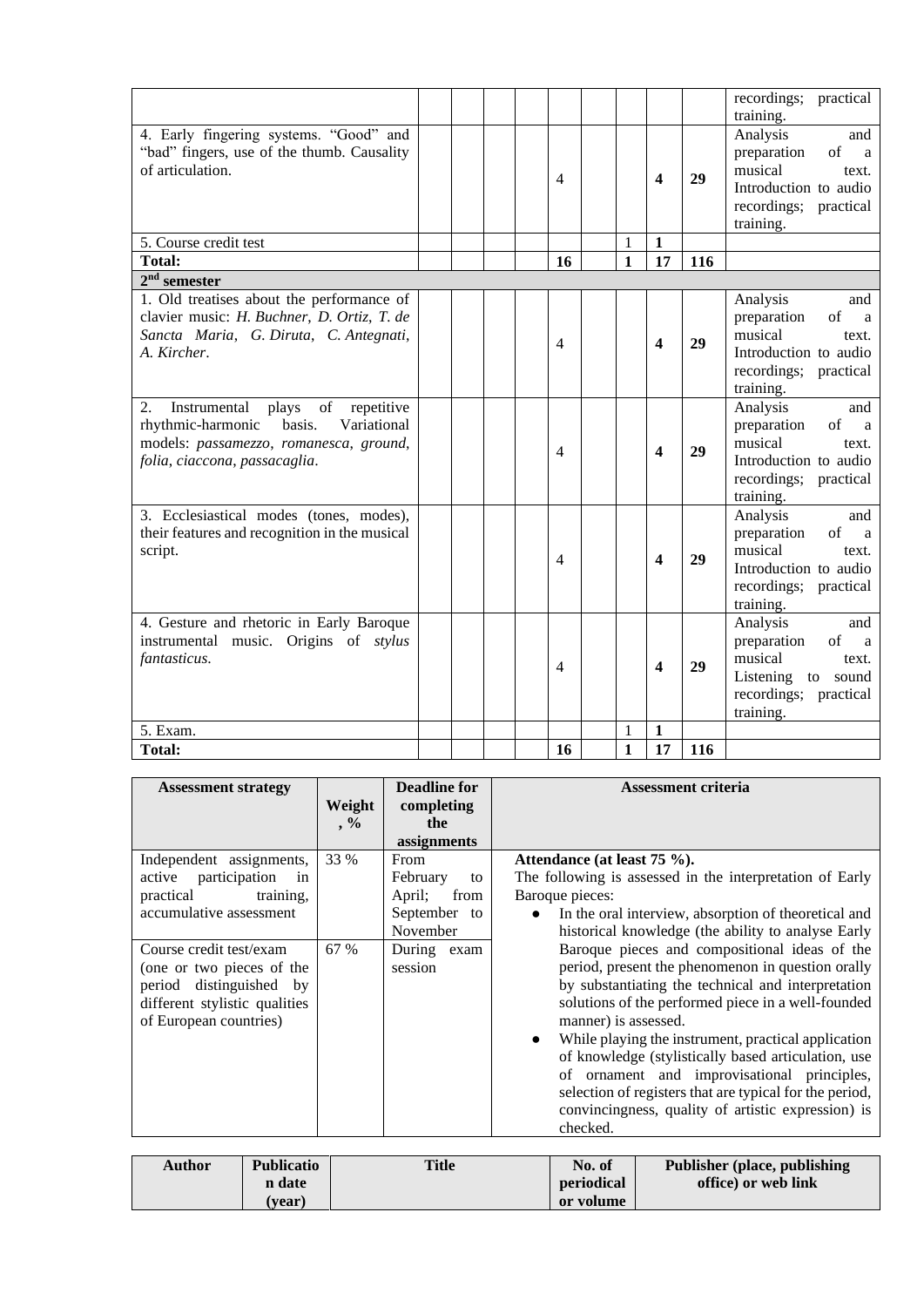| <b>Required study material</b>              |      |                                                                                                                                     |                                                                |                                                                                                                                             |
|---------------------------------------------|------|-------------------------------------------------------------------------------------------------------------------------------------|----------------------------------------------------------------|---------------------------------------------------------------------------------------------------------------------------------------------|
| Bach, C. Ph. E.                             | 1753 | Versuch über die wahre Art das<br>Clavier zu spielen                                                                                |                                                                | Berlin;<br>http://imslp.org/wiki/Versuch_%C3<br>%BCber die wahre Art das Clavi<br>er zu spielen, H.868, 870 (Bach,<br>Carl_Philipp_Emanuel) |
| Donington, R.                               | 1963 | The Interpretation Of Early<br>Music                                                                                                |                                                                | https://archive.org/details/interpretat<br>ionof010975mbp                                                                                   |
| Ferguson, H.                                | 1975 | Keyboard Interpretation from<br>the $14^{th}$ to the $19^{th}$ Century                                                              |                                                                | <b>Oxford University Press</b>                                                                                                              |
| Laukvik, J.                                 | 1996 | Orgelschule zur Historischen<br>Aufführungspraxis                                                                                   | Volume I                                                       | Stuttgart. Bärenreiter BA 8183 ISBN<br>3-923053-42-8                                                                                        |
| Luzzaschi, L.                               | 1601 | Madrigali [] per cantare e<br>sonare                                                                                                |                                                                | http://imslp.org/wiki/12_Madrigali_<br>per_cantare_e_sonare_%28Luzzasc<br>hi, Luzzasco%29                                                   |
| J.<br>Morehen,<br>(ed.)                     | 2000 | Merulo.<br>Claudio<br>Ricercari<br>d'intavolatura d'organo (1567)                                                                   |                                                                | A-R Editions, Madison                                                                                                                       |
| Šerytė, S.;<br>Budzinauskien<br>ė, L.       | 2013 | to Giulio Caccini's<br>Preface<br>collection of arias and madrigals<br>Le nuove musiche $(1601-1602)$ :<br>source and his comments. | Lietuvos<br>muziko-<br>logija,<br>V.<br>14,<br>pp.<br>156-168. | Vilnius: LMTA                                                                                                                               |
| <b>Additional study material</b>            |      |                                                                                                                                     |                                                                |                                                                                                                                             |
| Burton,<br>A.<br>(ed.);<br>Hogwood,<br>Chr. | 2010 | A Performer's Guide to Music of<br>the Baroque Period                                                                               |                                                                | ABRSM, London                                                                                                                               |
| Daunoravičien<br>G.<br>ė,<br>(compiled by)  | 2006 | Muzikos kalba. Barokas                                                                                                              | Volume II                                                      | Leidykla "Enciklopedija", Vilnius                                                                                                           |
| Haar, J.                                    | 2006 | European Music 1520-1640                                                                                                            |                                                                | The Boydell Press, UK                                                                                                                       |
| Harnoncourt,<br>N.                          | 1985 | Musik als Klangrede                                                                                                                 |                                                                | Residenz Verlag, Salzburg                                                                                                                   |
| Lohmann, L.                                 | 1990 | Zur Artikulation auf den Tasten-<br>instrumenten des 16.-18. Jh.                                                                    |                                                                | Gustav-Bosse-Verlag, Regensburg                                                                                                             |
| Snyder, K. J.                               | 2002 | The Organ as a Mirror of Its<br>Time:<br>North<br>European<br>Reflections, 1610-2000                                                |                                                                | <b>Oxford University Press</b>                                                                                                              |
| Trinkewitz, J.                              | 2009 | Historisches Cembalospiel                                                                                                           |                                                                | Carus-Verlag, Stuttgart                                                                                                                     |

### **HISTORY AND THEORY OF MUSIC INTERPRETATION**

<span id="page-8-0"></span>The study subject description is currently being updated or translated. For the previous version of the description, please contact the Study Programmes Office by e-mail [viktorija.papieve@lmta.lt](mailto:viktorija.papieve@lmta.lt)

### **BASICS OF RESEARCH PAPER**

<span id="page-8-1"></span>

| Subject (module) title                              |                                                               |                           | Code                           | <b>Study programme (s)</b>       |  |  |  |  |  |  |
|-----------------------------------------------------|---------------------------------------------------------------|---------------------------|--------------------------------|----------------------------------|--|--|--|--|--|--|
| Basics of Research Paper                            |                                                               | M062915                   | Music Performance, Composition |                                  |  |  |  |  |  |  |
|                                                     | Department where the subject is<br>implemented                |                           |                                |                                  |  |  |  |  |  |  |
| Coordinator: assoc. prof. dr. Laima Budzinauskienė. |                                                               |                           | Department of Arts Management  |                                  |  |  |  |  |  |  |
| Other: assoc. prof. dr. Eglė Šeduikytė-Korienė.     |                                                               |                           |                                |                                  |  |  |  |  |  |  |
|                                                     | <b>Study cycle</b>                                            |                           |                                | Type of the course unit (module) |  |  |  |  |  |  |
| Second (Master)                                     |                                                               |                           | Compulsory                     |                                  |  |  |  |  |  |  |
| <b>Mode of delivery</b>                             | Semester or period when the course unit is                    |                           |                                | Language (s) of instruction      |  |  |  |  |  |  |
|                                                     |                                                               | delivered/study programme |                                |                                  |  |  |  |  |  |  |
| <b>Classwork</b>                                    | $2nd$ semester/ <i>Music Performance</i> , <i>Composition</i> |                           | Lithuanian                     |                                  |  |  |  |  |  |  |
|                                                     | <b>Prerequisites</b>                                          |                           |                                |                                  |  |  |  |  |  |  |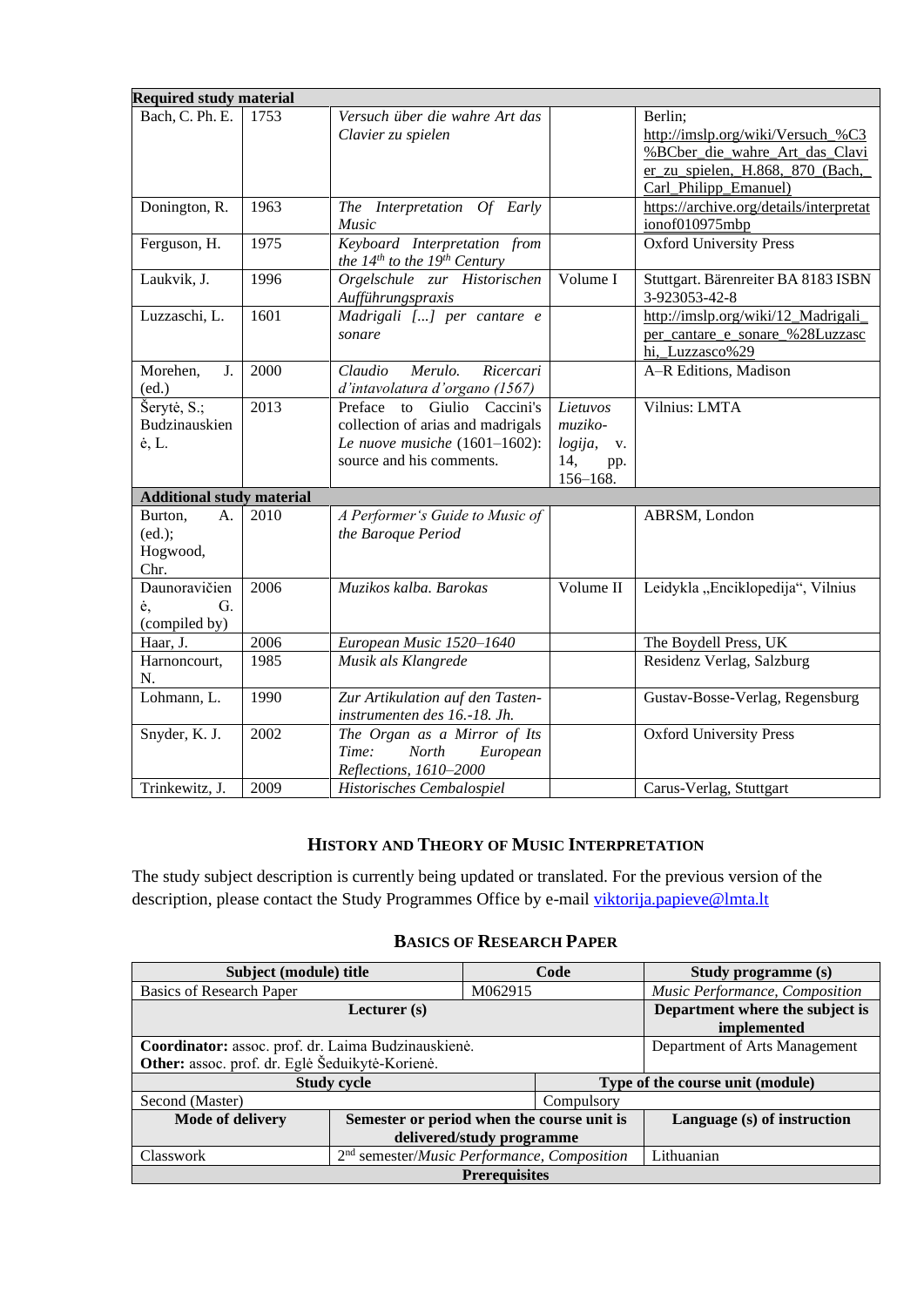| <b>Preliminary requirements:</b>                                                                                          |                      |                                 | <b>Minor</b> | requirements (if<br>$an v$ :                                                                                                  |  |  |  |
|---------------------------------------------------------------------------------------------------------------------------|----------------------|---------------------------------|--------------|-------------------------------------------------------------------------------------------------------------------------------|--|--|--|
| Bachelor's degree.                                                                                                        |                      |                                 | None         |                                                                                                                               |  |  |  |
| <b>Number of ECTS credits</b>                                                                                             | Total student's load | <b>Contact hours</b>            |              | <b>Self-study hours</b>                                                                                                       |  |  |  |
|                                                                                                                           | 133                  | 32                              | 101          |                                                                                                                               |  |  |  |
|                                                                                                                           |                      | Purpose of the subject (module) |              |                                                                                                                               |  |  |  |
| The purpose of the subject <i>Basics of Research Paper</i> is to introduce students to the main theoretical approaches to |                      |                                 |              |                                                                                                                               |  |  |  |
|                                                                                                                           |                      |                                 |              | research activity, as well as principles and forms of research, to develop their practical skills of research activity and    |  |  |  |
|                                                                                                                           |                      |                                 |              | their skills of critical thinking, to help students shape their personal attitude, to develop the ability to assess a certain |  |  |  |
|                                                                                                                           |                      |                                 |              | phenomenon analytically, express their thoughts, substantiate in an argument-based manner and to defend their                 |  |  |  |
| statements, and to be able to independently find and select the necessary information.                                    |                      |                                 |              |                                                                                                                               |  |  |  |
| Short description of the subject (module) (up to 500 characters)                                                          |                      |                                 |              |                                                                                                                               |  |  |  |
| Basics of Research Paper is an applied discipline of art studies, which reflects the objective of scientific perception   |                      |                                 |              |                                                                                                                               |  |  |  |
|                                                                                                                           |                      |                                 |              | that is typical of the second cycle university studies. During the lectures the main theoretical approaches to research       |  |  |  |

activity are outlined, students are introduced to the principles and forms of research, they develop practical skills of research activity, they also develop skills to think critically, to shape their personal attitude, to assess analytically, to express their thoughts, to substantiate in an argument-based manner and to defend their statements. Students are taught to refer to the knowledge accumulated during the studies and experience of practical artistic activity and to generalise them, to be able to independently find and select the necessary information.

| Programme competences to be<br>developed (number of programme's<br>learning outcomes)                                                                                                                                                  | Learning outcomes of the course<br>unit (module)                                                                                                                                                                                                                                              | <b>Teaching and</b><br>learning<br>methods | <b>Assessment</b><br>methods |
|----------------------------------------------------------------------------------------------------------------------------------------------------------------------------------------------------------------------------------------|-----------------------------------------------------------------------------------------------------------------------------------------------------------------------------------------------------------------------------------------------------------------------------------------------|--------------------------------------------|------------------------------|
| Music Performance: Ability to analyse<br>and critically assess creative processes<br>and their significance in the context of<br>contemporary culture. (4.2)<br>Composition: Ability to think critically<br>and self-critically. (2.1) | Students will demonstrate critical<br>thinking and verbal abilities when<br>introducing art research.                                                                                                                                                                                         | <b>Seminars</b>                            | Exam                         |
| Music Performance: Ability to conduct<br>independent scientific research and<br>present it. $(8.1)$<br><i>Composition:</i> Ability to integrate into<br>different musical, social and cultural<br>contexts. $(8.1)$                    | Students will have a good knowledge<br>of specific features of the history and<br>theory of art, and key methods of<br>research; they will be able to refer to<br>the knowledge accumulated during<br>the studies and experience of practical<br>artistic activity and to generalise<br>them. | Lectures,<br>seminars                      | Paper<br>work,<br>exam       |
| Music Performance: Knowledge<br>of<br>professional field and perception of<br>one's own profession. (6.1)<br>Composition: Knowledge of different<br>musical contexts. (7.1)                                                            | Students will demonstrate basic skills<br>of practical research activity, will<br>know how to analyse art phenomena,<br>to make theoretical statements and<br>critical assessments in an argument-<br>based manner.                                                                           | Lectures,<br>seminars                      | Paper<br>work,<br>exam       |

|                                     |                                  |                          |          |                                                |                                       |                                                      |                            |                       |                         |                    | Time (hours) and assignments of contact and self-study hours |
|-------------------------------------|----------------------------------|--------------------------|----------|------------------------------------------------|---------------------------------------|------------------------------------------------------|----------------------------|-----------------------|-------------------------|--------------------|--------------------------------------------------------------|
| <b>Topics</b>                       | sdnor<br>large<br>Ξ.<br>Lectures | activities<br>Individual | Seminars | schous<br>small<br>$\Xi$<br>Practical training | sqnorg<br>Practical training in large | exam/rehearsals/consultations<br>Preparation for the | credit test<br>Exam/course | work<br>Total contact | <b>Self-study hours</b> | Practical training | <b>Assignments</b>                                           |
| 1. Introduction. Concept of art.    |                                  |                          |          |                                                |                                       |                                                      |                            |                       | $\overline{2}$          |                    | Analysis of literature                                       |
| 2. Stages and procedures of         | $\overline{c}$                   |                          |          |                                                |                                       |                                                      |                            | 2                     | $\overline{\mathbf{4}}$ |                    | and<br>scientific                                            |
| research.                           |                                  |                          |          |                                                |                                       |                                                      |                            |                       |                         |                    | publications                                                 |
| 3. Subject, goals and objectives of | $\overline{2}$                   |                          |          |                                                |                                       |                                                      |                            | $\mathbf{2}$          | 6                       |                    | Analysis of literature                                       |
| research.                           |                                  |                          |          |                                                |                                       |                                                      |                            |                       |                         |                    | and<br>scientific                                            |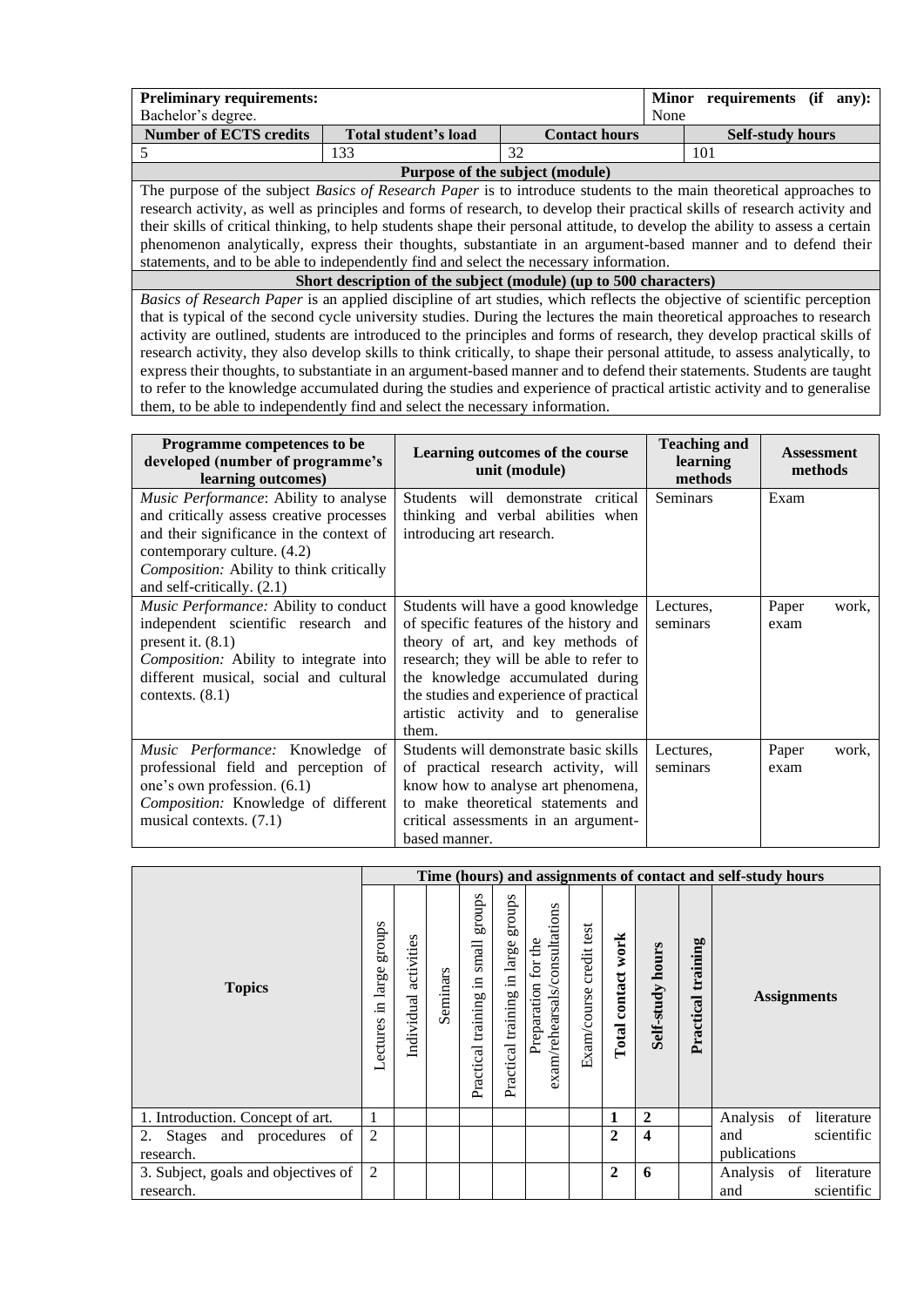| 4. Sources and literature of 1         |    |              |    |              |   |             |              | 1                | 6   |              | publications, | written |
|----------------------------------------|----|--------------|----|--------------|---|-------------|--------------|------------------|-----|--------------|---------------|---------|
| research.                              |    |              |    |              |   |             |              |                  |     |              | tasks         |         |
| 5. Methods and methodology of          | 2  |              |    |              |   |             |              | $\mathbf{2}$     | 6   |              |               |         |
| research.                              |    |              |    |              |   |             |              |                  |     |              |               |         |
| 6. Art as subject of research $\mid$ 2 |    |              |    |              |   |             |              | $\boldsymbol{2}$ | 6   |              |               |         |
| (specific features of history and      |    |              |    |              |   |             |              |                  |     |              |               |         |
| theory of art).                        |    |              |    |              |   |             |              |                  |     |              |               |         |
| 7. Subject of research and its $ 2$    |    |              |    |              |   |             |              | $\mathbf{2}$     | 6   |              |               |         |
| attributes (macro-system               |    |              |    |              |   |             |              |                  |     |              |               |         |
| approach).                             |    |              |    |              |   |             |              |                  |     |              |               |         |
| 8. Subject of research and its 2       |    |              |    |              |   |             |              | $\mathbf{2}$     | 6   |              |               |         |
| attributes (micro-system               |    |              |    |              |   |             |              |                  |     |              |               |         |
| approach).                             |    |              |    |              |   |             |              |                  |     |              |               |         |
| 9. Art objects (author – performer     | 2  |              |    |              |   |             |              | $\mathbf{2}$     | 6   |              |               |         |
| $-$ listener).                         |    |              |    |              |   |             |              |                  |     |              |               |         |
| 10. Preparation for research paper.    |    |              | 14 |              |   |             |              | 14               | 53  |              | Paper work    |         |
| 11. Exam                               |    |              |    |              |   |             | 2            | $\mathbf{2}$     |     |              |               |         |
| <b>Total</b>                           | 16 | $\mathbf{0}$ | 14 | $\mathbf{0}$ | 0 | $\mathbf 0$ | $\mathbf{2}$ | 32               | 101 | $\mathbf{0}$ |               |         |

| <b>Assessment</b><br>strategy | Weight,<br>$\frac{6}{9}$ | Deadline for<br>completing the<br>assignments | <b>Assessment criteria</b>                                                                                                                                                                                                                              |
|-------------------------------|--------------------------|-----------------------------------------------|---------------------------------------------------------------------------------------------------------------------------------------------------------------------------------------------------------------------------------------------------------|
| Paper work 1                  | <b>20 %</b>              | In March                                      | Developing research subject, goal and objectives and their                                                                                                                                                                                              |
| Paper work 2                  | 30 %                     | In May                                        | consistency.                                                                                                                                                                                                                                            |
| Exam<br>(paper<br>work $3)$   | 50 %                     | During<br>exam<br>session                     | Appropriateness of the chosen research methodology and arguments<br>to ground it.<br>Appropriateness of the choice of sources and literature for research.<br>Compliance with formal requirements for a paper work.<br>Oral presentation of paper work. |

| Author                                        | <b>Publication</b><br>date (year) | <b>Title</b>                                             | No. of<br>periodical<br>or volume | <b>Publisher (place, publishing)</b><br>office)<br>or web link |
|-----------------------------------------------|-----------------------------------|----------------------------------------------------------|-----------------------------------|----------------------------------------------------------------|
| <b>Required study material</b>                |                                   |                                                          |                                   |                                                                |
| Bitinas, B.; Rupšienė,<br>L.; Žydžiūnaitė, V. | 2008                              | Kokybinių<br>tyrimu<br>metodologija                      |                                   | Klaipėda                                                       |
| Kardelis, K.                                  | 2002                              | Mokslinių<br>tyrimu<br>metodologija ir metodai           |                                   | K.: JUDEX                                                      |
| L:<br>Rieneker,<br>Jorgensen, P. S.           | 2003                              | Kaip rašyti mokslinį darbą                               |                                   | Vilnius: Aidai                                                 |
| Rupšienė, L                                   | 2007                              | Kokybinio tyrimo duomenų<br>rinkimo metodologija         |                                   | Klaipėdos<br>Klaipėda :<br>universiteto leidykla               |
| Tidikis, R.                                   | 2003                              | Socialinių<br>tyrimu<br>metodologija                     |                                   | teisės<br>Vilnius: Lietuvos<br>universite to leidybos centras  |
| Žydžiūnaitė, V.                               | 2006                              | Taikomųjų<br>tyrimu<br>metodologijos<br>charakteristikos |                                   | Vilnius:<br>Pedagoginės<br>profesinės raidos centras           |

#### <span id="page-10-0"></span>**POLITICS OF CULTURE AND DEVELOPMENT OF PROFESSIONAL ARTS**

### <span id="page-10-1"></span>**CULTURE AND CHRISTIANITY**

The study subject description is currently being updated or translated. For the previous version of the description, please contact the Study Programmes Office by e-mail [viktorija.papieve@lmta.lt](mailto:viktorija.papieve@lmta.lt)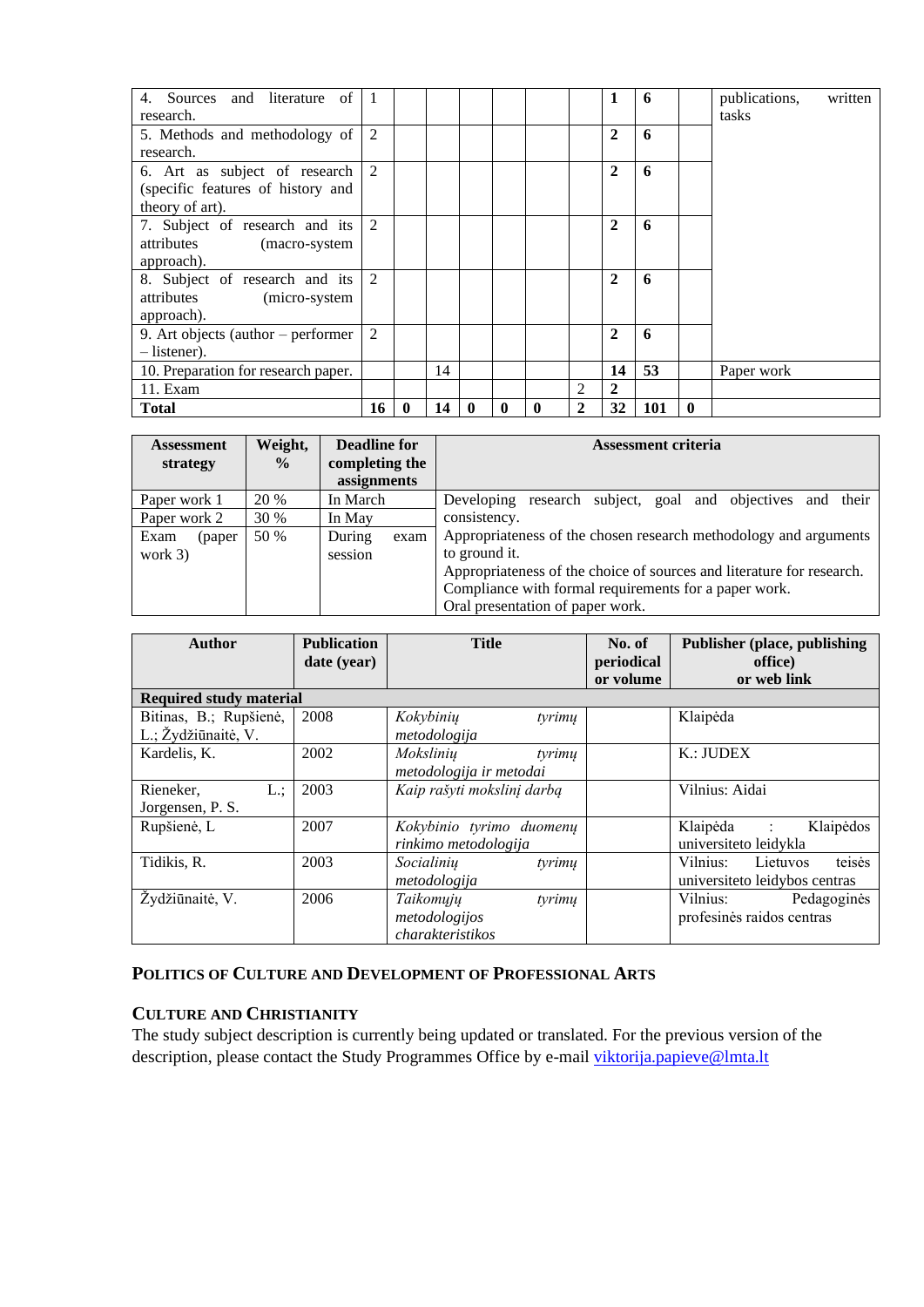## **MASTER'S ART PROJECT (ORGAN)**

<span id="page-11-0"></span>

| Subject (module) title                                                                                                       | <b>Study Programme (s)</b>                                 |                                                                                                                               |                                |  |  |  |  |
|------------------------------------------------------------------------------------------------------------------------------|------------------------------------------------------------|-------------------------------------------------------------------------------------------------------------------------------|--------------------------------|--|--|--|--|
| Master's Art Project (Organ)                                                                                                 |                                                            | M057017                                                                                                                       | <b>Music</b><br>Performance    |  |  |  |  |
|                                                                                                                              | (Organ)                                                    |                                                                                                                               |                                |  |  |  |  |
|                                                                                                                              | Department where the<br>subject is implemented             |                                                                                                                               |                                |  |  |  |  |
| Coordinator: assoc. prof. J. Barkauskaitė.                                                                                   |                                                            |                                                                                                                               | Department of Organ and        |  |  |  |  |
|                                                                                                                              |                                                            | Others (s): prof. V. Survilaitė, assoc. prof. R. Marcinkutė Lesieur, assoc. prof. G.                                          | Harpsichord                    |  |  |  |  |
| Kviklys, lect. dr. B. Vaitkus.                                                                                               |                                                            |                                                                                                                               |                                |  |  |  |  |
|                                                                                                                              | <b>Study cycle</b>                                         |                                                                                                                               | Type of the subject            |  |  |  |  |
|                                                                                                                              |                                                            |                                                                                                                               | (module)                       |  |  |  |  |
| Second (Master)                                                                                                              |                                                            |                                                                                                                               | Compulsory                     |  |  |  |  |
| <b>Mode of delivery</b>                                                                                                      |                                                            | Semester or period when the subject is delivered                                                                              | Language (s) of<br>instruction |  |  |  |  |
| Classwork                                                                                                                    | 4 <sup>th</sup> semester/ <i>Music Performance</i> (Organ) |                                                                                                                               | Lithuanian,<br>English,        |  |  |  |  |
|                                                                                                                              |                                                            |                                                                                                                               | Russian, German                |  |  |  |  |
|                                                                                                                              |                                                            | <b>Prerequisites</b>                                                                                                          |                                |  |  |  |  |
|                                                                                                                              |                                                            | <b>Preliminary requirements:</b> All the requirements for semesters 1 to 3 of the Master's                                    | Minor requirements (if         |  |  |  |  |
| degree study programme Music Performance have to be fulfilled.                                                               |                                                            |                                                                                                                               | any): none.                    |  |  |  |  |
| <b>Number of ECTS credits</b>                                                                                                | <b>Total student's load</b>                                | <b>Contact hours</b>                                                                                                          | <b>Self-study hours</b>        |  |  |  |  |
| 15                                                                                                                           | 400                                                        | 34                                                                                                                            | 366                            |  |  |  |  |
|                                                                                                                              |                                                            | Purpose of the subject (module)                                                                                               |                                |  |  |  |  |
|                                                                                                                              |                                                            | The aim of <i>Master's Art Project</i> is to demonstrate the artistic abilities acquired in MA studies that prove the awarded |                                |  |  |  |  |
|                                                                                                                              |                                                            | Master's Qualification Degree in Music. The final art project is defended publicly by performing an independently             |                                |  |  |  |  |
| prepared solo programme of organ music.                                                                                      |                                                            |                                                                                                                               |                                |  |  |  |  |
|                                                                                                                              |                                                            | Short description of the subject (module) (up to 500 characters)                                                              |                                |  |  |  |  |
|                                                                                                                              |                                                            | The Master's Art Project prepared in MA studies refers to the preparation and performance of the final programme of           |                                |  |  |  |  |
|                                                                                                                              |                                                            | organ music pieces that demonstrate artistic and creative abilities developed during MA studies. During the course of         |                                |  |  |  |  |
| individual lectures and practical training, the topic and repertoire of the Master's art project are selected under          |                                                            |                                                                                                                               |                                |  |  |  |  |
| supervision of the final thesis supervisor. Specific features of interpretation of musical pieces are discussed and students |                                                            |                                                                                                                               |                                |  |  |  |  |
| learn how to perform them properly in terms of style, genre, form, interpretation and performance technique. Repertoire      |                                                            |                                                                                                                               |                                |  |  |  |  |
|                                                                                                                              |                                                            | preparation stages are planned, the calendar of rehearsals is drawn up and the schedule of concerts is prepared. The          |                                |  |  |  |  |
|                                                                                                                              |                                                            | acquired artistic experience is combined with art research when preparing the <i>Final Thesis</i> .                           |                                |  |  |  |  |
|                                                                                                                              |                                                            |                                                                                                                               |                                |  |  |  |  |

| Programme competences to be<br>developed (number of<br>programme's learning<br>outcomes) | Learning outcomes of the subject (module)                                                                                       | <b>Teaching and</b><br>learning methods | <b>Assessmen</b><br>t methods |
|------------------------------------------------------------------------------------------|---------------------------------------------------------------------------------------------------------------------------------|-----------------------------------------|-------------------------------|
|                                                                                          | Ability to inspire and realise Students will prepare and perform the programme Practical                                        |                                         | training, Performan           |
|                                                                                          | original artistic ideas through the of the final art project distinguished by original art rehearsals, analysis of $ ce\;$ of a |                                         |                               |
|                                                                                          | means of musical expression of concept, while at the same time demonstrating the literature,                                    |                                         | analysis musical              |
| the chosen specialisation. $(1.1)$                                                       | ability to develop and express their artistic ideas, and preparation of a programme                                             |                                         |                               |
|                                                                                          | make an individual interpretation of a musical piece musical text                                                               |                                         |                               |
|                                                                                          | and demonstrate an original viewpoint.                                                                                          |                                         |                               |
|                                                                                          | Ability to inspire and realise When performing the Master's Art Project, students Practical                                     |                                         | training, Performan           |
|                                                                                          | original artistic ideas through the will demonstrate the ability to make a purposeful rehearsals, analysis of ce of a           |                                         |                               |
|                                                                                          | means of musical expression of use of the possibilities offered by the musical literature,                                      | analysis musical                        |                               |
| the chosen specialisation. $(1.2)$                                                       | instrument performance technique in order to and preparation of a programme                                                     |                                         |                               |
|                                                                                          | achieve a creative result as well as a developed musical text                                                                   |                                         |                               |
|                                                                                          | ability of musical communication.                                                                                               |                                         |                               |
| Good                                                                                     | knowledge of music While performing the Master's Art Project, students Practical                                                |                                         | training, Performan           |
| theory,                                                                                  | history and cultural will demonstrate a unique style of interpretation rehearsals,                                              | literature ce                           | of a                          |
| links<br>contexts.<br>their                                                              | with based on their knowledge of musical language, analysis, analysis and musical                                               |                                         |                               |
| interpretation traditions. (2.1)                                                         | historical development and performance practice preparation                                                                     | of                                      | a programme                   |
|                                                                                          | specific to the repertoire of the selected musical text                                                                         |                                         |                               |
|                                                                                          | specialisation (individual periods, styles, genres,                                                                             |                                         |                               |
|                                                                                          | $etc.$ ).                                                                                                                       |                                         |                               |
| Good                                                                                     | knowledge of music By understanding the links between interpretation Practical                                                  |                                         | training, Performan           |
| theory.                                                                                  | history and cultural traditions, international performance standards and rehearsals,                                            |                                         | of<br>a<br>ce                 |
| links<br>their<br>contexts.                                                              | with different contexts of artistic and cultural activity in preparation                                                        | of                                      | almusical                     |
| interpretation traditions. (2.2)                                                         | the selected specialisation, students will be able to musical text                                                              |                                         | programme                     |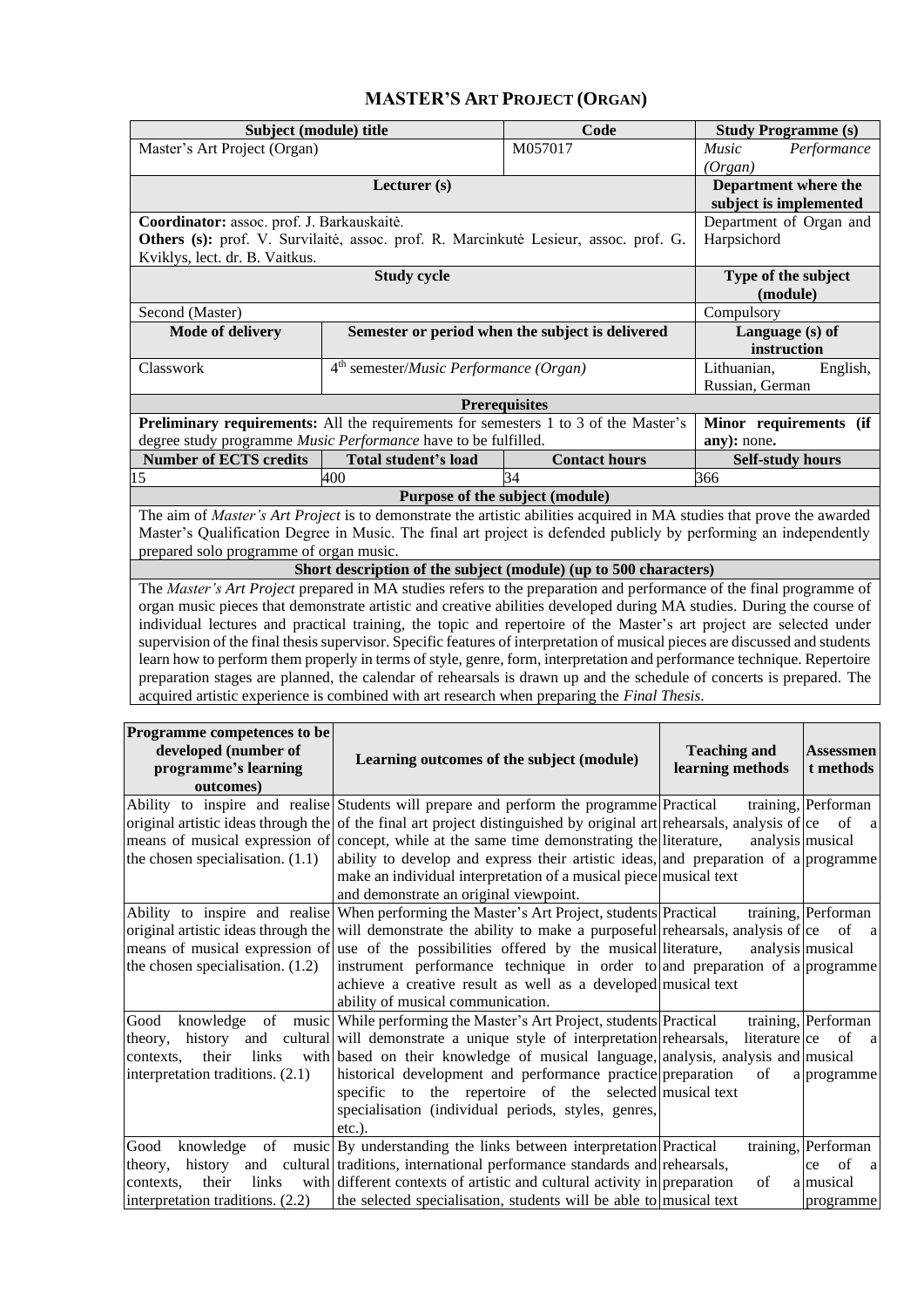|                                | prepare and perform a conceptually integral musical                                                           |                      |                           |
|--------------------------------|---------------------------------------------------------------------------------------------------------------|----------------------|---------------------------|
|                                | programme intended for a particular cultural and/or                                                           |                      |                           |
|                                | social context.                                                                                               |                      |                           |
| Ability<br>to                  | broaden creative Students will have built up a representative concert Practical                               |                      | training, Performan       |
|                                | experience through initiation of repertoire compliant with the requirements of the rehearsals                 |                      | of<br>ce<br><sub>a</sub>  |
|                                | and engagement in independent Master's degree and selected specialisation; they                               |                      | musical                   |
| artistic activity. (3.1)       | will demonstrate gained concert experience while                                                              |                      | programme                 |
|                                | performing the final Master's art project.                                                                    |                      |                           |
|                                | Ability to broaden creative Students will demonstrate abilities to develop Practical                          |                      | training, Performan       |
|                                | experience through initiation of artistic activity by preparing and performing the rehearsals                 |                      | $\sigma$ f<br>ce<br>a     |
|                                | and engagement in independent final Master's art programme in the form of a public                            |                      | musical                   |
| artistic activity. (3.2)       | concert.                                                                                                      |                      | programme                 |
|                                | Ability to analyse and critically By means of developed intellect and erudition, Literature                   |                      | analysis, Performan       |
|                                | assess creative processes and students will be able to analyse and assess the results analysis                |                      | and ce of<br><sub>a</sub> |
|                                | their significance in the context of the creative process critically in different stages preparation          | $\sigma$ f           | almusical                 |
| of contemporary culture. (4.1) | of preparation of the final art project; they will be musical                                                 |                      | text, programme           |
|                                | able to adapt these skills for estimating potential discussions,                                              |                      | interview                 |
|                                | trends in cultural processes and possibilities to rehearsals                                                  |                      |                           |
|                                | influence them with their artistic ideas.                                                                     |                      |                           |
|                                | Ability to analyse and critically Students will have a developed ability of musical Practical                 |                      | training, Performan       |
|                                | assess creative processes and communication; they will be able to react fast and rehearsals,                  | analysis ce          | of<br>a                   |
|                                | their significance in the context change the processes of musical creation and and preparation of a musical   |                      |                           |
| of contemporary culture. (4.2) | performance depending on the situation at all stages musical text                                             |                      | programme                 |
|                                | of final art project preparation and presentation.                                                            |                      |                           |
| Systemic<br>and                | analytical Students will prepare and perform the final art Analysis of literature Performan                   |                      |                           |
| thinking. $(6.1)$              | project by basing the artistic idea and its and audio recordings, ce                                          |                      | of<br><sub>a</sub>        |
|                                | implementation on theoretical sources and practical discussions, practical musical                            |                      |                           |
|                                | experience.                                                                                                   | training, rehearsals | programme                 |
|                                | Ability to work and improve. While preparing the programme of the final art Analysis of literature, Performan |                      |                           |
| (7.1)                          | project, students will be able to learn independently, audio recordings and $ c$ of                           |                      | <sub>a</sub>              |
|                                | integrate knowledge and complete artistic tasks in musical text, practical musical                            |                      |                           |
|                                | an organised manner.                                                                                          | training, rehearsals | programme                 |

|                                                                                                                                                                                                                                                                                                                                                                                                                                                                                                                                                                                                                              |                   |                     |          |                          |                          |                     |                    |                    |                  | Time (hours) of contact and individual work                                                             |
|------------------------------------------------------------------------------------------------------------------------------------------------------------------------------------------------------------------------------------------------------------------------------------------------------------------------------------------------------------------------------------------------------------------------------------------------------------------------------------------------------------------------------------------------------------------------------------------------------------------------------|-------------------|---------------------|----------|--------------------------|--------------------------|---------------------|--------------------|--------------------|------------------|---------------------------------------------------------------------------------------------------------|
| <b>Topics</b>                                                                                                                                                                                                                                                                                                                                                                                                                                                                                                                                                                                                                | Lectures in large | Individual lectures | Seminars | 크.<br>Practical training | 크.<br>Practical training | Preparation for the | Exam/Course credit | Total contact work | Self-study hours | <b>Assignments</b>                                                                                      |
| 1. Development of the programme for<br>the final art project/recital and the<br>plan of its preparation and rehearsals.<br><b>Requirements:</b><br>Programme duration from 30 to<br>45 minutes.<br>Programme is freely selected,<br>$\bullet$<br>prepared during the last year of<br>studies. The programme may<br>include musical pieces prepared<br>in study semesters from 1 to 3 (in<br>total, not more than 10 minutes in<br>the programme).<br>The programme must consist of<br>pieces pertaining to different<br>periods and genres; it is required<br>to include pieces by Lithuanian<br>composers in the programme. |                   | 3                   |          |                          |                          |                     |                    | $\overline{3}$     | 20               | Studies of musical text,<br>audio<br>and<br>video<br>recordings,<br>development of the plan<br>of work. |
| Repertoire examples: J. S. Bach's<br>prelude and fugue in E minor BWV                                                                                                                                                                                                                                                                                                                                                                                                                                                                                                                                                        |                   |                     |          |                          |                          |                     |                    |                    |                  |                                                                                                         |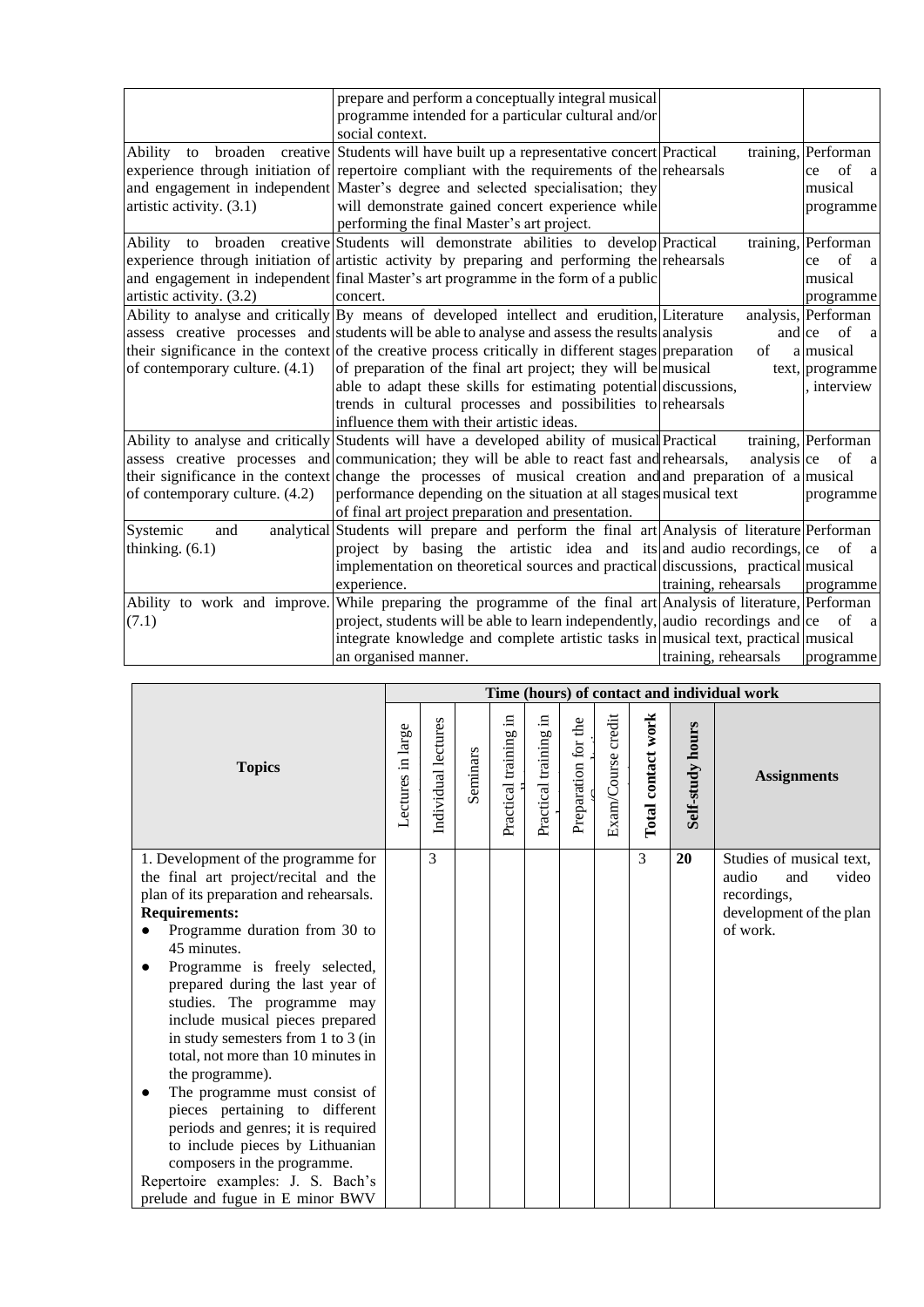| 548; J. Reubke's sonata based on<br>Psalm 94; Švytėjimas by F. Latėnas.                                 |    |  |  |    |           |                                                                                                      |
|---------------------------------------------------------------------------------------------------------|----|--|--|----|-----------|------------------------------------------------------------------------------------------------------|
| 2. Analysis and solutions of the<br>artistic idea of the final art project and<br>its implementation.   | 2  |  |  |    | <b>20</b> | Studies of musical text,<br>video<br>audio and<br>practical<br>recordings,<br>training               |
| 3. Analysis of selected musical works<br>and solution of individual artistic and<br>technical problems. | 27 |  |  | 27 | 326       | Studies of literature,<br>audio recordings<br>and<br>musical text, practical<br>training, rehearsals |
| 4. Public hearing.                                                                                      |    |  |  |    |           |                                                                                                      |
| 5. Defence of the Master's art project<br>(recital).                                                    |    |  |  |    |           |                                                                                                      |
| Total:                                                                                                  | 32 |  |  | 34 | 366       |                                                                                                      |

| <b>Assessment</b> | Weight,       | <b>Deadline for</b> | Assessment criteria                                                         |
|-------------------|---------------|---------------------|-----------------------------------------------------------------------------|
| strategy          | $\frac{0}{0}$ | completing the      |                                                                             |
|                   |               | assignments         |                                                                             |
| Public            |               | By the start of     | <b>Requirements:</b> the programme of the Master of Arts project is carried |
| hearing           |               | the final exam      | out during the exam.                                                        |
|                   |               | session             | <b>Assessment criteria:</b>                                                 |
|                   |               |                     | Originality, maturity and artistry of the programme concept;                |
|                   |               |                     | Creativity, artistry, convincingness and professionalism of                 |
|                   |               |                     | performance;                                                                |
|                   |               |                     | Technical level of performance;                                             |
|                   |               |                     | Demonstration of an original style of interpretation of the                 |
|                   |               |                     | performed piece based on historical knowledge and                           |
|                   |               |                     | performance tradition;                                                      |
|                   |               |                     | Analysis of programme interpretation, oral self-evaluation of               |
|                   |               |                     | the process of work (discussion of the Public hearing).                     |
| Defence           | 100 %         | During the final    | The programme may be performed only if positive assessment is               |
| (recital)         |               | exam session        | received during the Public hearing.                                         |
|                   |               |                     | Requirements for the programme for the final art                            |
|                   |               |                     | project/recital: programme duration is between 35 and 40 min.               |
|                   |               |                     | The programme must consist of pieces pertaining to different                |
|                   |               |                     | periods and genres, it is required to include pieces by                     |
|                   |               |                     | Lithuanian composers in the programme. The programme                        |
|                   |               |                     | may include works prepared in study semesters from 1 to 3 (in               |
|                   |               |                     | total, not more than 10 minutes in the programme).                          |
|                   |               |                     | <b>Assessment criteria:</b>                                                 |
|                   |               |                     | Originality, maturity and artistry of the programme concept;                |
|                   |               |                     | Creativity, artistry, convincingness and professionalism of<br>$\bullet$    |
|                   |               |                     | performance;                                                                |
|                   |               |                     | Technical level of performance;<br>$\bullet$                                |
|                   |               |                     | Demonstration of an original style of interpretation of the<br>$\bullet$    |
|                   |               |                     | performed piece based on historical knowledge and                           |
|                   |               |                     | performance tradition.                                                      |

| <b>Author</b>                  | <b>Publicat</b><br>ion date<br>(year) | <b>Title</b>                      | No. of<br>periodical or<br>volume | Publisher (place,<br>publishing<br>office) or web<br>link |
|--------------------------------|---------------------------------------|-----------------------------------|-----------------------------------|-----------------------------------------------------------|
| <b>Required study material</b> |                                       |                                   |                                   |                                                           |
| Brown, C.                      | 1999                                  | Classical and Romantic Performing |                                   | Oxford                                                    |
|                                |                                       | Practice 1750-1900                |                                   | <b>University Press</b>                                   |
| Taruskin, R.                   | 2009                                  | The Oxford History of Western     |                                   | Oxford                                                    |
|                                |                                       | <i>Music</i>                      |                                   | <b>University Press</b>                                   |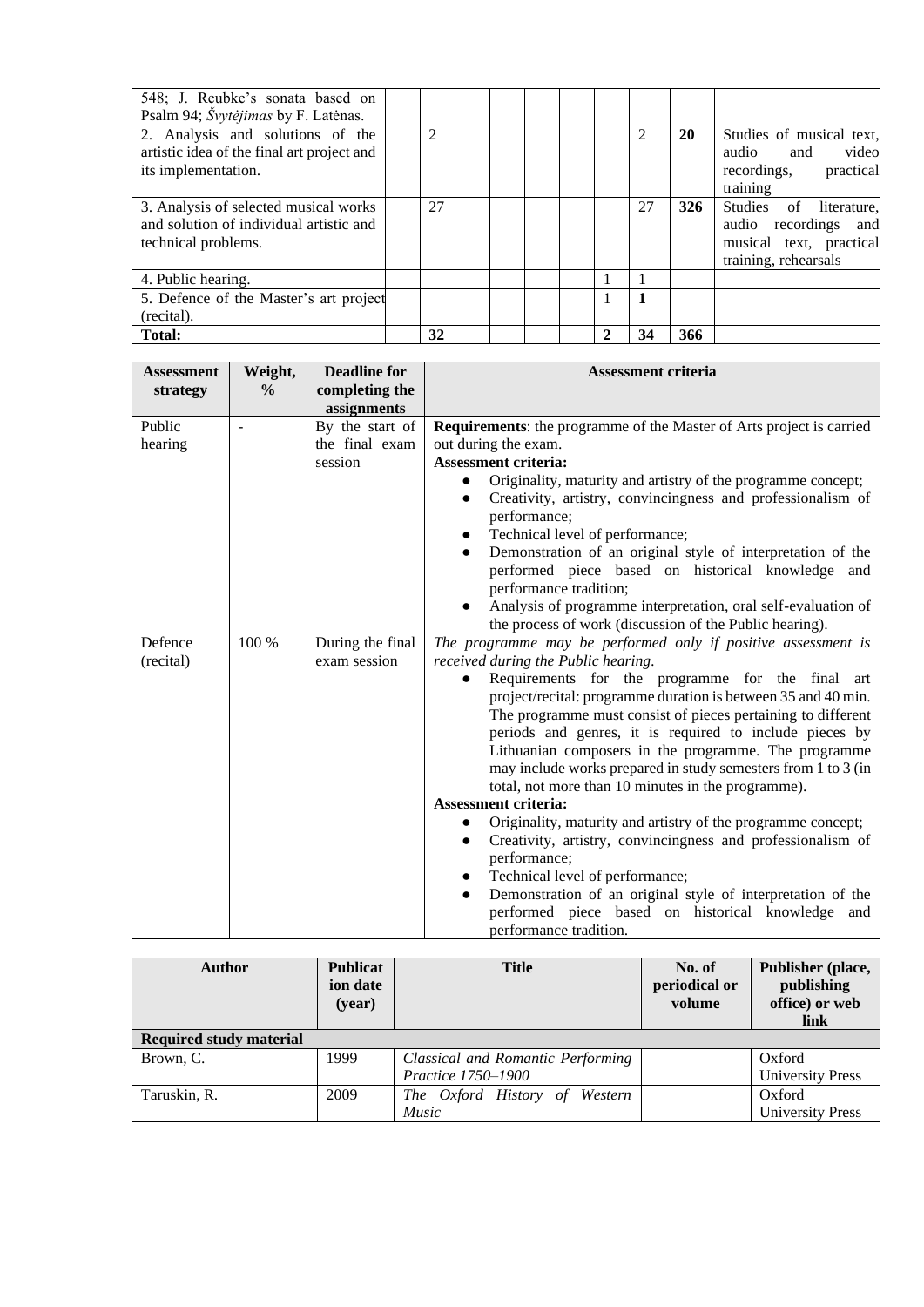## **CHAMBER ENSEMBLE ART PROJECT (ORGAN)**

<span id="page-14-0"></span>The study subject description is currently being updated or translated. For the previous version of the description, please contact the Study Programmes Office by e-mail [viktorija.papieve@lmta.lt](mailto:viktorija.papieve@lmta.lt)

<span id="page-14-1"></span>

| Subject (module) title                                                                                                  | Study programme (s)                                                            |                      |                                                                                                                              |  |  |  |  |  |  |
|-------------------------------------------------------------------------------------------------------------------------|--------------------------------------------------------------------------------|----------------------|------------------------------------------------------------------------------------------------------------------------------|--|--|--|--|--|--|
| <b>Final Research Paper</b>                                                                                             |                                                                                | M086515              | Music Performance, Composition                                                                                               |  |  |  |  |  |  |
|                                                                                                                         | Department where the subject is<br>implemented                                 |                      |                                                                                                                              |  |  |  |  |  |  |
| Coordinator: assoc. prof. dr. Laima Budzinauskienė, assoc. prof. dr. Judita<br>Žukienė                                  | Department of Musicology                                                       |                      |                                                                                                                              |  |  |  |  |  |  |
|                                                                                                                         | <b>Study cycle</b>                                                             |                      | Type of the course unit (module)                                                                                             |  |  |  |  |  |  |
| Second (Master)                                                                                                         |                                                                                |                      | Compulsory                                                                                                                   |  |  |  |  |  |  |
| <b>Mode of delivery</b>                                                                                                 | Semester or period when the course unit is                                     |                      | Language (s) of instruction                                                                                                  |  |  |  |  |  |  |
|                                                                                                                         | delivered/study programme                                                      |                      |                                                                                                                              |  |  |  |  |  |  |
| Classwork                                                                                                               | 3 <sup>rd</sup> semester, 4 <sup>th</sup> semester/ <i>Music Performance</i> , |                      | Lithuanian                                                                                                                   |  |  |  |  |  |  |
|                                                                                                                         | Composition                                                                    |                      |                                                                                                                              |  |  |  |  |  |  |
|                                                                                                                         | <b>Prerequisites</b>                                                           |                      |                                                                                                                              |  |  |  |  |  |  |
| Preliminary requirements: competences acquired during the studies of                                                    |                                                                                |                      | Minor requirements (if any):                                                                                                 |  |  |  |  |  |  |
| Bachelor of Arts, basics of research.                                                                                   |                                                                                |                      | None                                                                                                                         |  |  |  |  |  |  |
| <b>Number of ECTS credits</b>                                                                                           | <b>Total student's load</b>                                                    | <b>Contact hours</b> | <b>Self-study hours</b>                                                                                                      |  |  |  |  |  |  |
| $10(5+5)$                                                                                                               | $266(133+133)$                                                                 | $34(17+17)$          | 232 (116+116)                                                                                                                |  |  |  |  |  |  |
|                                                                                                                         | Purpose of the subject (module)                                                |                      |                                                                                                                              |  |  |  |  |  |  |
|                                                                                                                         |                                                                                |                      | The purpose of the subject is to develop students' scientific analytical competence, their ability of critical thinking, and |  |  |  |  |  |  |
| to provide skills for independent research and summarisation and dissemination of its results.                          |                                                                                |                      |                                                                                                                              |  |  |  |  |  |  |
|                                                                                                                         | Short description of the subject (module) (up to 500 characters)               |                      |                                                                                                                              |  |  |  |  |  |  |
|                                                                                                                         |                                                                                |                      | Final Research Paper is a subject of Master studies, the aim of which is to develop students' competences of scientific      |  |  |  |  |  |  |
|                                                                                                                         |                                                                                |                      | research work. The subject reflects the aspiration for scientific cognition necessary for the second cycle of university     |  |  |  |  |  |  |
|                                                                                                                         |                                                                                |                      | studies. A Master's research paper is prepared on a topic directly related to the final art project of the Master's studies. |  |  |  |  |  |  |
| Practical skills of research activity are developed, as well as the ability to think critically, evaluate analytically, |                                                                                |                      |                                                                                                                              |  |  |  |  |  |  |
| substantiate and defend one's statements, and express thoughts fluently. Students are taught to use the knowledge and   |                                                                                |                      |                                                                                                                              |  |  |  |  |  |  |
|                                                                                                                         |                                                                                |                      | experience of practical artistic activity accumulated during their studies, and to be able to independently collect          |  |  |  |  |  |  |
| information, analyse it, systematise and summarise it.                                                                  |                                                                                |                      |                                                                                                                              |  |  |  |  |  |  |
|                                                                                                                         |                                                                                |                      |                                                                                                                              |  |  |  |  |  |  |

#### **FINAL RESEARCH PAPER**

| Programme competences to be<br>developed (number of programme's<br>learning outcomes) | Learning outcomes of the course<br>unit (module) | <b>Teaching and</b><br>learning<br>methods | <b>Assessment</b><br>methods |
|---------------------------------------------------------------------------------------|--------------------------------------------------|--------------------------------------------|------------------------------|
| Music Performance: Knowledge of                                                       | During the presentation and the defence          | Individual                                 | Course<br>credit             |
| professional field and perception of                                                  | of the final research paper (art research)       | activities.                                | test, defence                |
| one's own profession. (6.1)                                                           | will<br>demonstrate<br>students<br>good          | discussions                                |                              |
| Composition: Ability to think critically                                              | understanding of the profession of a             |                                            |                              |
| and self-critically. (2.1)                                                            | musician and critical thinking.                  |                                            |                              |
| Music Performance: Interpersonal and                                                  | Students will demonstrate good verbal            | Individual                                 | Course<br>credit             |
| communication skills, leadership. (5.1)                                               | abilities and skills of constructive,            | activities.                                | test, defence                |
| Composition: Ability to think critically                                              | argument-based<br>and<br>professional            | discussions                                |                              |
| and self-critically. (2.1)                                                            | interaction during the presentation and          |                                            |                              |
|                                                                                       | defence of the art research.                     |                                            |                              |
| Music Performance: Good knowledge                                                     | Students will be able to substantiate art        | Individual                                 | credit<br>Course             |
| of music theory, history and cultural                                                 | research being conducted with practical          | activities.                                | test, defence                |
| contexts, their links with interpretation                                             | professional and theoretical knowledge           | analysis<br>of                             |                              |
| traditions. $(2.1)$                                                                   | of art.                                          | literature<br>and                          |                              |
| Composition: Knowledge of different                                                   |                                                  | audio/video                                |                              |
| musical contexts. $(7.1)$                                                             |                                                  | sources.                                   |                              |
| Music Performance: Ability to work                                                    | Students will be able to carry out               | Individual                                 | credit<br>Course             |
| and to improve independently. $(7.1)$                                                 | individually<br>and<br>research<br>in<br>an      | activities.                                | test, defence                |
| Composition: Ability to work and to                                                   | organised way on a topic related to final        | research                                   |                              |
| improve independently. $(1.1)$                                                        | art project, and describe it.                    | activities                                 |                              |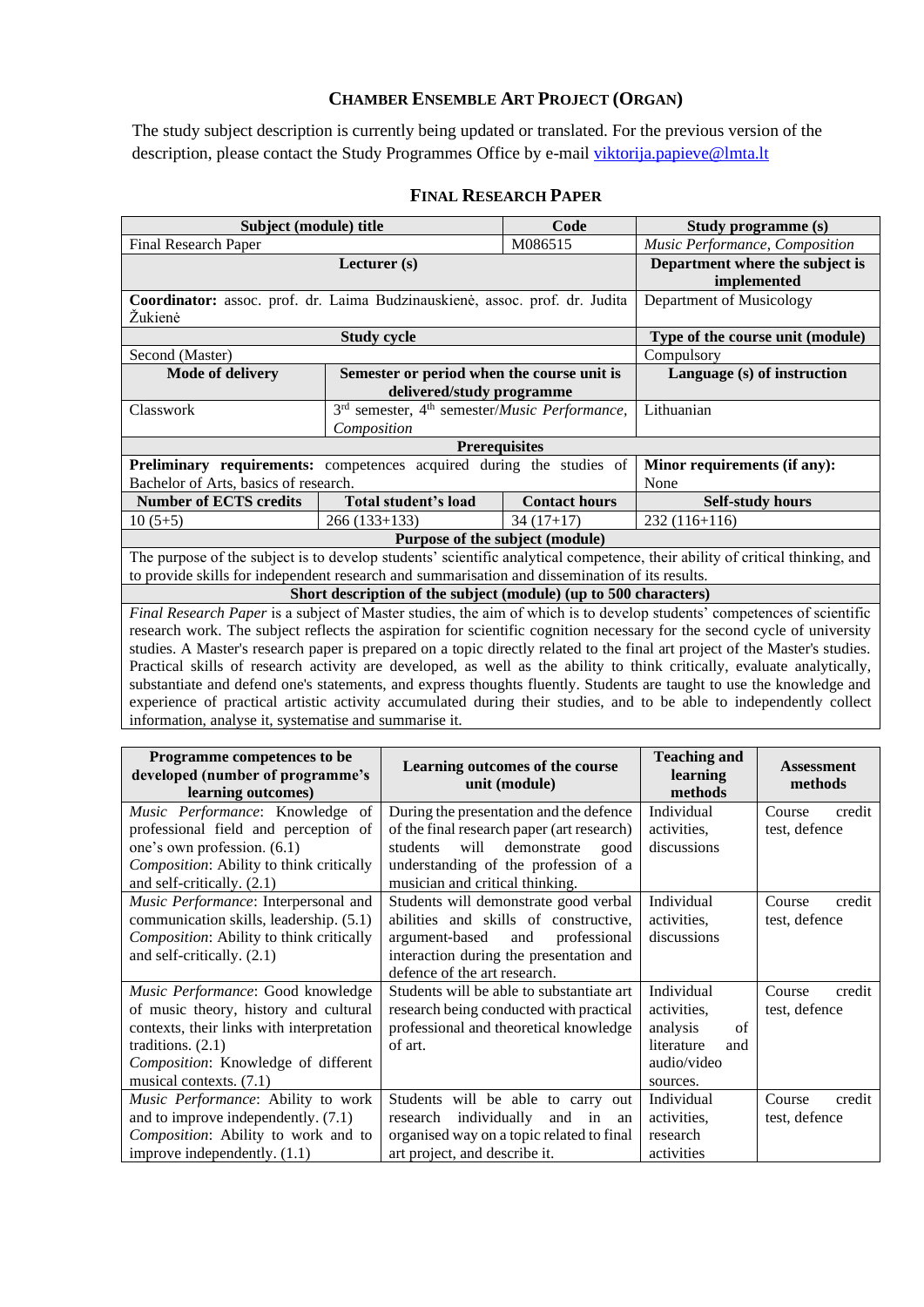| Music Performance: Ability to conduct<br>independent scientific research. (8.1)<br><i>Composition</i> : Ability to conduct<br>independent scientific research. (5.1)                                                                                                                                                                                                     | Students will be able to outline research<br>goals and objectives related to the topic<br>of the final art project, ground the<br>choice of methods and sources, make<br>conclusions, and write a paper of no<br>less than 40 thousand characters. | Individual<br>activities.<br>analysis<br>of<br>audio/video<br>sources<br>and<br>data                 | Course<br>credit<br>test, defence |
|--------------------------------------------------------------------------------------------------------------------------------------------------------------------------------------------------------------------------------------------------------------------------------------------------------------------------------------------------------------------------|----------------------------------------------------------------------------------------------------------------------------------------------------------------------------------------------------------------------------------------------------|------------------------------------------------------------------------------------------------------|-----------------------------------|
| <i>Music Performance:</i> Ability to conduct<br>independent scientific research. (8.1)<br><i>Composition</i> : Ability to conduct<br>independent scientific research. $(5.1)$                                                                                                                                                                                            | Students will be able to summarise art<br>research and the results obtained,<br>formulate conclusions, and provide<br>evaluations of art phenomena, taking<br>into account the wider cultural context.                                             | Individual<br>activities.<br>research<br>activities.<br>analysis<br>of<br>research<br>findings       | credit<br>Course<br>test, defence |
| Music Performance: Ability to analyse<br>and to critically assess art processes<br>and their implications in the context of<br>contemporary culture, and to influence<br>the evolution of culture by being active<br>in professional art activity. $(4.1; 4.2)$<br>Composition: Ability to integrate into<br>different musical, social and cultural<br>contexts. $(8.1)$ | Students will be able to analyse the<br>cultural context and its developments,<br>enabling the evaluation of artistic<br>phenomena.                                                                                                                | Individual<br>activities.<br>analysis<br>of<br>audio/video<br>and<br>sources<br>data,<br>discussions | Course<br>credit<br>test, defence |

|                                                                                                        |                          |                       |                  |                                        |                                    |                     |                         |                    |                  | Time (hours) and assignments of contact and self-study hours           |
|--------------------------------------------------------------------------------------------------------|--------------------------|-----------------------|------------------|----------------------------------------|------------------------------------|---------------------|-------------------------|--------------------|------------------|------------------------------------------------------------------------|
| <b>Topics</b>                                                                                          | Lectures in large groups | Individual activities | Seminars         | sdno.ra<br>Practical training in small | Practical training in large groups | Preparation for the | Exam/course credit test | Total contact work | Self-study hours | <b>Assignments</b>                                                     |
| $1st$ semester                                                                                         |                          |                       |                  |                                        |                                    |                     |                         |                    |                  |                                                                        |
| 1. Formulation of the research topic<br>creation<br>$\sigma$ f<br>the<br>research<br>and<br>programme. |                          | 3                     |                  |                                        |                                    |                     |                         | 3                  | 12               | Formulation of research topics and<br>goals, creation of a plan.       |
| search and studies of<br>2. Data<br>literature.                                                        |                          | 6                     |                  |                                        |                                    |                     |                         | 6                  | 54               | Preparation of literature review.                                      |
| 3. Data analysis.                                                                                      |                          | 4                     |                  |                                        |                                    |                     |                         | 4                  | 25               | Performing data analysis.                                              |
| 4. Drafting a text of a research paper.                                                                |                          | 3                     |                  |                                        |                                    |                     |                         | 3                  | 25               | Drafting a text of a research paper<br>(no less than 12 pages)         |
| 5. Course credit test                                                                                  |                          |                       |                  |                                        |                                    |                     | $\mathbf{1}$            | $\mathbf{1}$       |                  |                                                                        |
| <b>Total</b>                                                                                           | $\mathbf{0}$             | 16                    | $\mathbf{0}$     | $\mathbf{0}$                           | $\mathbf{0}$                       | $\mathbf{0}$        | $\mathbf{1}$            | 17                 | 116              |                                                                        |
| $2nd$ semester                                                                                         |                          |                       |                  |                                        |                                    |                     |                         |                    |                  |                                                                        |
| 1. Analysis of research paper data.                                                                    |                          | $\overline{4}$        |                  |                                        |                                    |                     |                         | 4                  | 30               | Performing data analysis                                               |
| Systemising, generalising and<br>2.<br>evaluating results of data analysis.                            |                          | $\overline{4}$        |                  |                                        |                                    |                     |                         | 4                  | 30               | Systemising and evaluating results                                     |
| 3. Drafting a text of a research paper                                                                 |                          | $\overline{4}$        |                  |                                        |                                    |                     |                         | 4                  | 36               | Drafting a text of a research paper<br>(no less than 32 pages)         |
| 4. Developing conclusions.                                                                             |                          | $\overline{2}$        |                  |                                        |                                    |                     |                         | $\boldsymbol{2}$   | 10               | Developing conclusions                                                 |
| 5. Finalising the paper and preparing                                                                  |                          | $\overline{2}$        |                  |                                        |                                    |                     |                         | $\overline{2}$     | 10               | Finalizing the paper, submitting it                                    |
| for defence.                                                                                           |                          |                       |                  |                                        |                                    |                     |                         |                    |                  | for assessment, preparing for the<br>presentation of research findings |
| 6. Defence.                                                                                            |                          |                       |                  |                                        |                                    |                     | 1                       | $\mathbf{1}$       |                  |                                                                        |
| <b>Total</b>                                                                                           | $\bf{0}$                 | 16                    | $\boldsymbol{0}$ | $\bf{0}$                               | $\bf{0}$                           | $\bf{0}$            | $\mathbf{1}$            | 17                 | 116              |                                                                        |